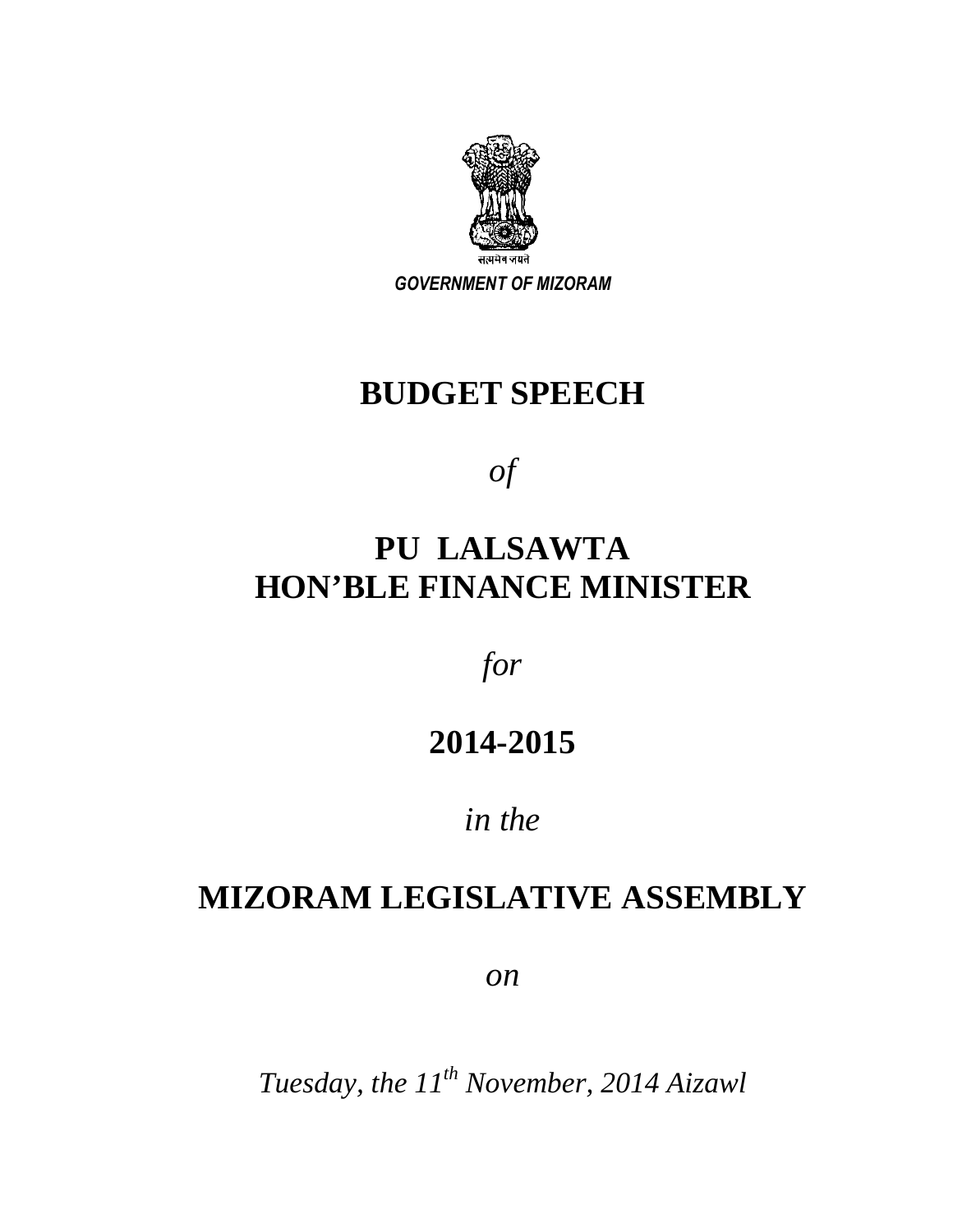Mr. Speaker Sir,

 With your kind permission, I am happy to lay the regular budget for 2014-15 before the seventh Mizoram Legislative Assembly on its fourth session. As we all know, we have been going on under Vote on Account for the past eight months due to various reasons, the main reason being late finalization of the State Plan size due to the Country's General Election to The House of the People (Lok Sabha) and late formation of Government at the Centre; another reason being the uncertainty on the role and fate of the Planning Commission which earlier was the authority for determining the State Plan size. The Central Government has now finalized our Plan size and I now lay, before this august house the regular budget for 2014-15 with a Plan size of Rs.3140 crore and seek its approval.

2. Sir, I deem it necessary to mention that due to the restructuring of the existing Centrally Sponsored Scheme (CSS) of the 12th Five Year Plan, all plan schemes under which central assistance is provided to the state are to be classified and budgeted as central assistance to State Plan, with effect from 2014-15 (BE). This has in effect inflated the State Plan size.

Review of the States' Fiscal Situation

3. Transparency, accountability and good governance are the pillars on which the present ministry holds fast; hence I will not try to sugar coat the fiscal situation of the State Government. There are many fronts on which the State Government needs to make more improvements; paramount among these is the collection of State Own Tax and Non-Tax revenues which ultimately are the deciding factors in the determination of the State plan size. Quality spending is also very important so as to make sustainable investment. The State Government is very conscious about the need to have Additional Resource Mobilization (ARM) and I exhort the heads of our various Government Departments to tap their respective potentials for Additional Resource Mobilization (ARM).

4. Sir, I would like to take this opportunity to make the general public aware of what the State Government has done for them. I feel that it is now all the more imperative for the members of the public to be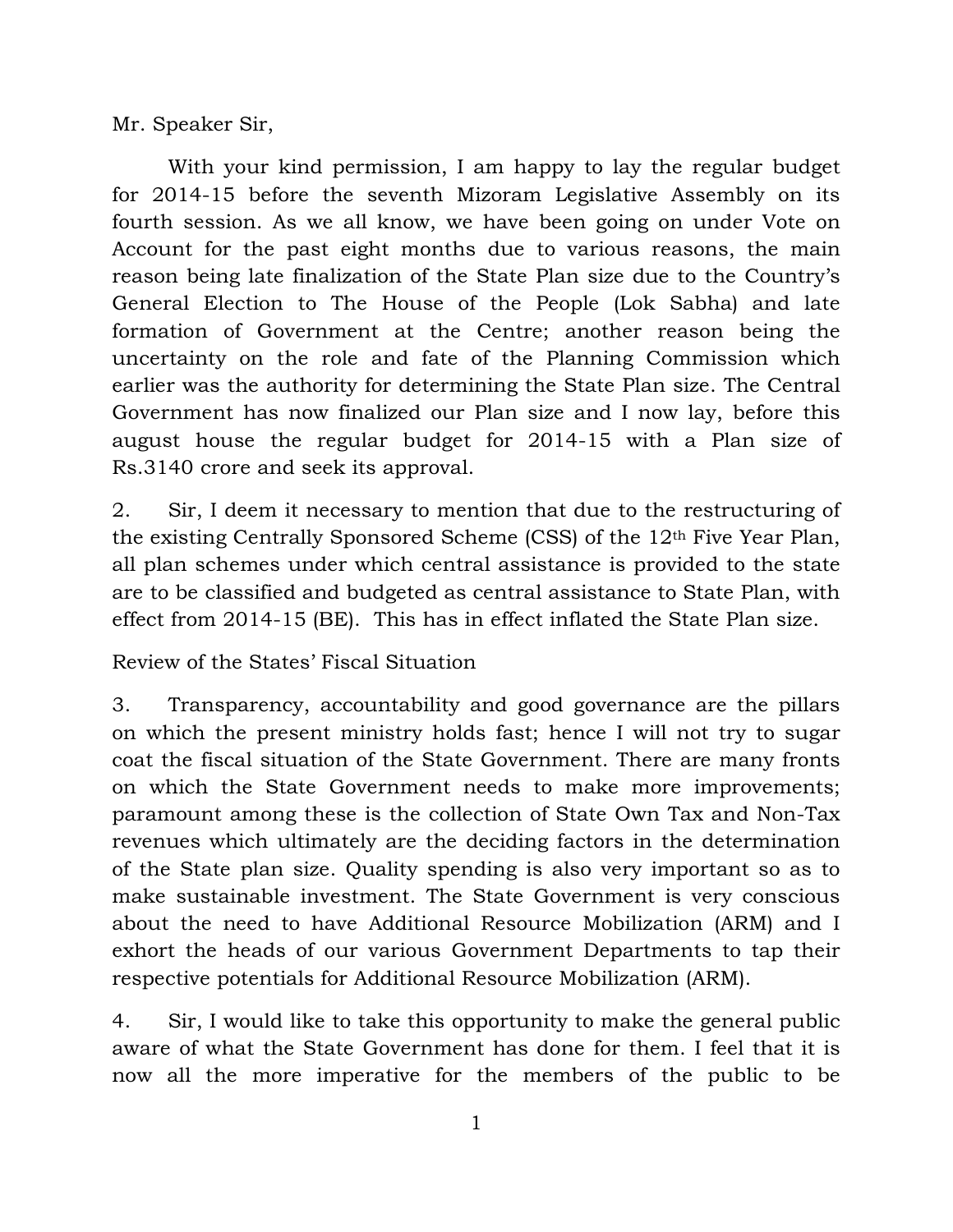sensitized and informed about the commitments that the State Government has taken on for them, even at the cost of a deteriorating fiscal position. There are three items of expenditure committed by the State Government for the general public and which are highly subsidized. It is these items of expenditures which are incurred on a monthly basis which drain the State's coffers the most.

5. Firstly, the State Government spends approximately Rs. 22.00 crore every month for the purchase of rice for distribution to the public at a subsidized rate through the Targeted Public Distribution System (TPDS). The monthly unrecovered subsidized amount is approximately Rs.13.00 crore. Therefore, the State Government loses approximately Rs. 156.00 crore annually for food subsidy alone, which is a huge amount for a revenue deficient State like ours. However, this expenditure for the general public is considered necessary and the highest priority is accorded to such spending that the required fund for this is always released from the State's Consolidated Fund every month even at the cost of availing 'Ways & Means' advance from the RBI.

6. Secondly, the cost of power purchase is very dear to the State Government. The State Government has spent Rs. 183.14 crore during 2013-14 for purchase of power; however, the revenue collected by the Power & Electricity Department was Rs.109.00 crore. The State Government pays subsidy at the rate of Rs.4.79 (53%) for every unit consumed and the monthly expenditure on subsidy portion is approximately Rs. 6.18 crore. It means that the State Government loses approximately Rs.74.14 crore every year for power subsidy.

7. Thirdly, supply of safe drinking water for the public is given priority by the State Government such that it has to spend Rs. 5.00 crore every month for Operation and Maintenance alone; this expenditure cannot be made good by the water user charges collected from the public. For these three items of public expenditure alone, the State Government is spending approximately Rs.24.18 crore every month. It is the duty and responsibility of the public to pay the nominal user charges regularly and without default; and to bear the burden with the State Government even if the rates are revised upward.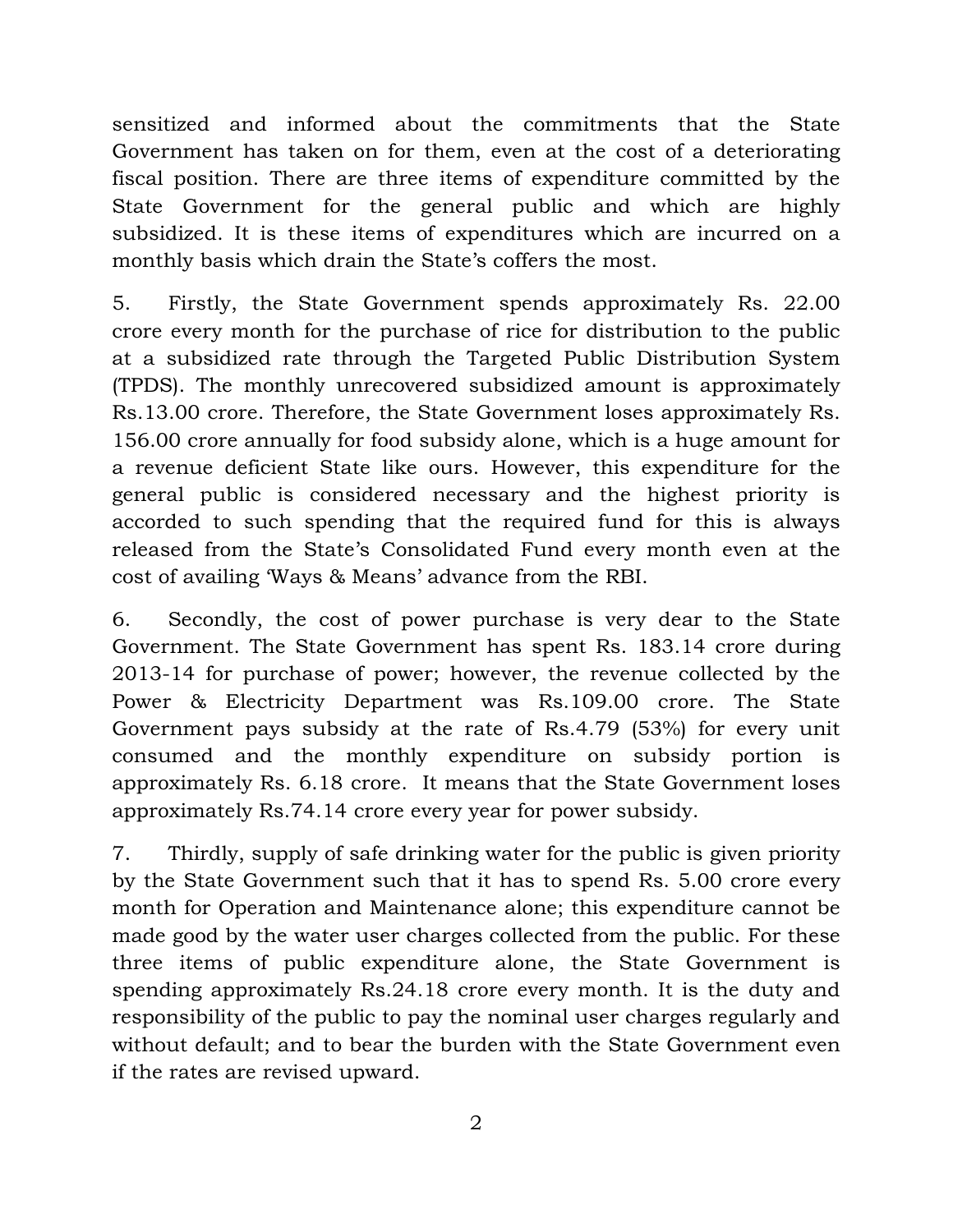8. Most of the people think that the State Government may increase the Plan size and Grants from the Central Government at will, by having a good political connection with those who are in power at the Central Government. This is a misconception. In fact, the recommendations and stipulations of the successive Finance Commissions are the deciding factors that determine the distribution of share in Union Taxes and Duties between the Centre and the State Governments. Various grants of the Finance Commissions are also awarded to the State Governments subject to various conditions that need to be first fulfilled by the State Governments. The annual borrowing limit of the States is also fixed by the Ministry of Finance, Government of India as per the recommendations of the Thirteenth Finance Commission. Hence, the State Government needs to follow a conscious fiscal policy under the umbrella of The Mizoram Fiscal Responsibility and Budget Management Act, 2006.

9. The need of the hour is to follow a strict Expenditure Policy and a bold innovation on Revenue Policy.

10. On the Expenditure side, the State Government has introduced various austerity and economy measures. There are still many areas where we may downsize our expenditures. The State Government is committed to continue with such measures without hampering its obligations to the citizens.

11. On the Receipt side, the State Government needs to tap revenue potentials and take bold policy decisions without causing undue burden to the general public. Raising of existing rates on taxes and non-tax user charges has to be introduced; however, such initiatives have long and arduous procedures and need consensus from every front and, hence, actual implementation is always difficult.

12. Even with this difficult position, the State Government is doing its best to bring development and to uplift the poor and the downtrodden. The important questions that we must ask at the end of the day are-Are the levels of poverty and unemployment reduced? Have education and healthcare improved? Has the trickle-down effect reached the lowest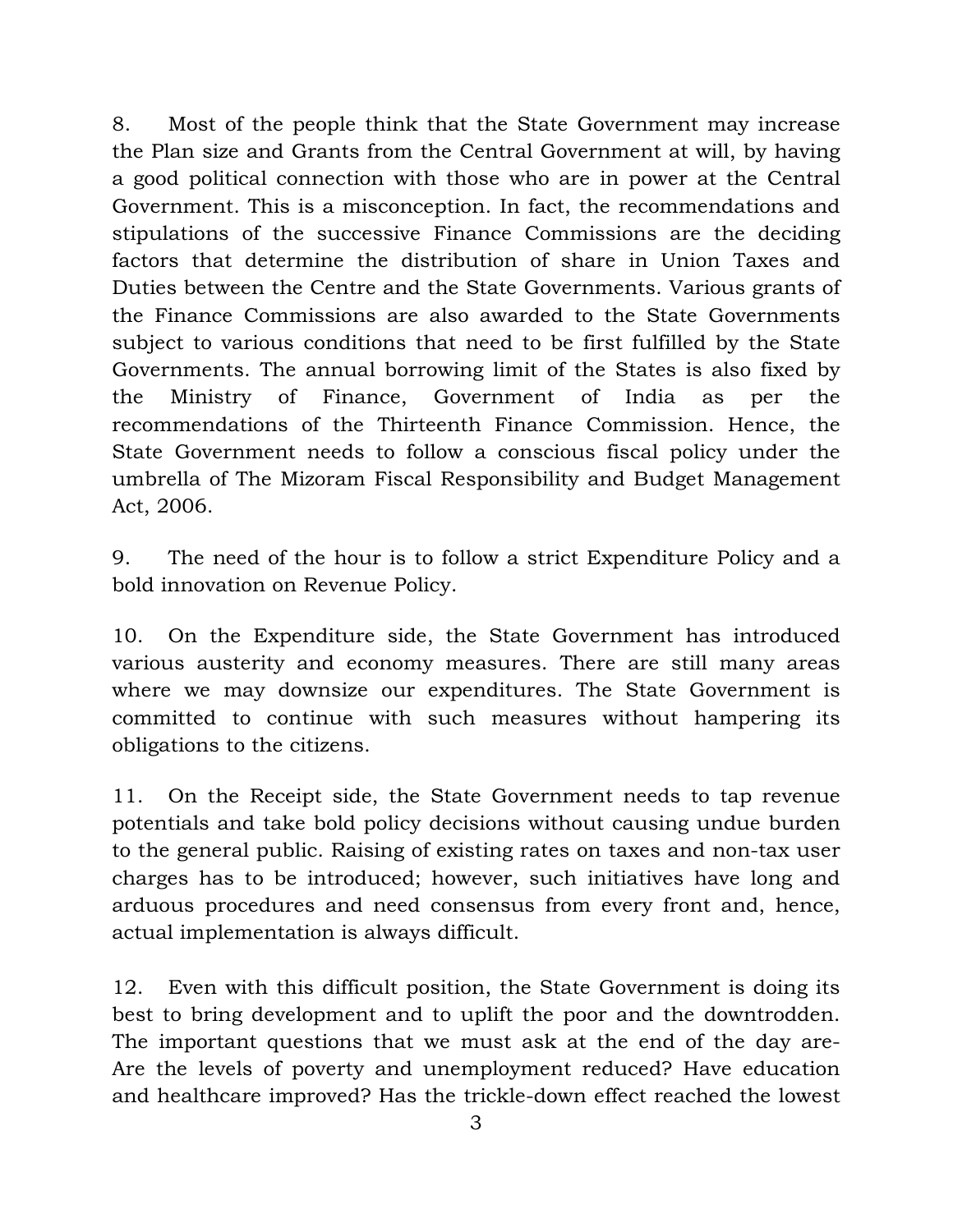section of our society? These are the challenges we have to face and they are undeniable yardsticks for the success of any Government.

Budget Estimates 2014-15

13. Mr. Speaker Sir, Let me now come to the Budget Estimates of 2014-15

Revenue Receipts

14. The Revenue Receipts of the State consists mainly of Tax Revenue and Non-Tax Revenue. The estimated Tax Revenue for 2014-15 is Rs. 1301.24 crore comprising State's Own Tax Revenue of Rs. 270.39 crore and State's share of Central Taxes of Rs. 1030.85 crore.

15. The estimated amount for Non-Tax Revenues for 2014-15 stands at Rs. 4578.22 crore in which State's Own Non-Tax Revenue is estimated at Rs. 278.48 crore and Grants-in-aid from the Central Government is pegged at Rs. 4299.74 crore. The components of grants under Non-Plan and Plan are Rs. 1114.50 crore and Rs. 3185.24 crore respectively.

### Capital Receipts

16. The total capital receipt is estimated at Rs. 517.12 crore for the current financial year 2014-15. The Capital Receipts comprises of *Internal Debt of the State Government, Loans & Advances from the Central Government and Recoveries of Loans & Advances.* Non-debt receipt (Recoveries from Loans and Advances) is estimated at Rs. 40.00 crore. It is estimated that an amount of Rs. 456.07 crore shall be obtained from Internal debt, whereas, Rs. 21.05 crore is estimated on account of Loans & Advances from Central Government. The estimated receipt from total Public Debt then comes to Rs. 477.12 crore.

### Expenditure

17. Mr. Speaker Sir, I may now go on to the estimates of expenditure.

18. Sir, the Gross total expenditure from the Consolidated Fund of the State for 2014-15 is estimated at Rs. 6951.06 crore. Gross Revenue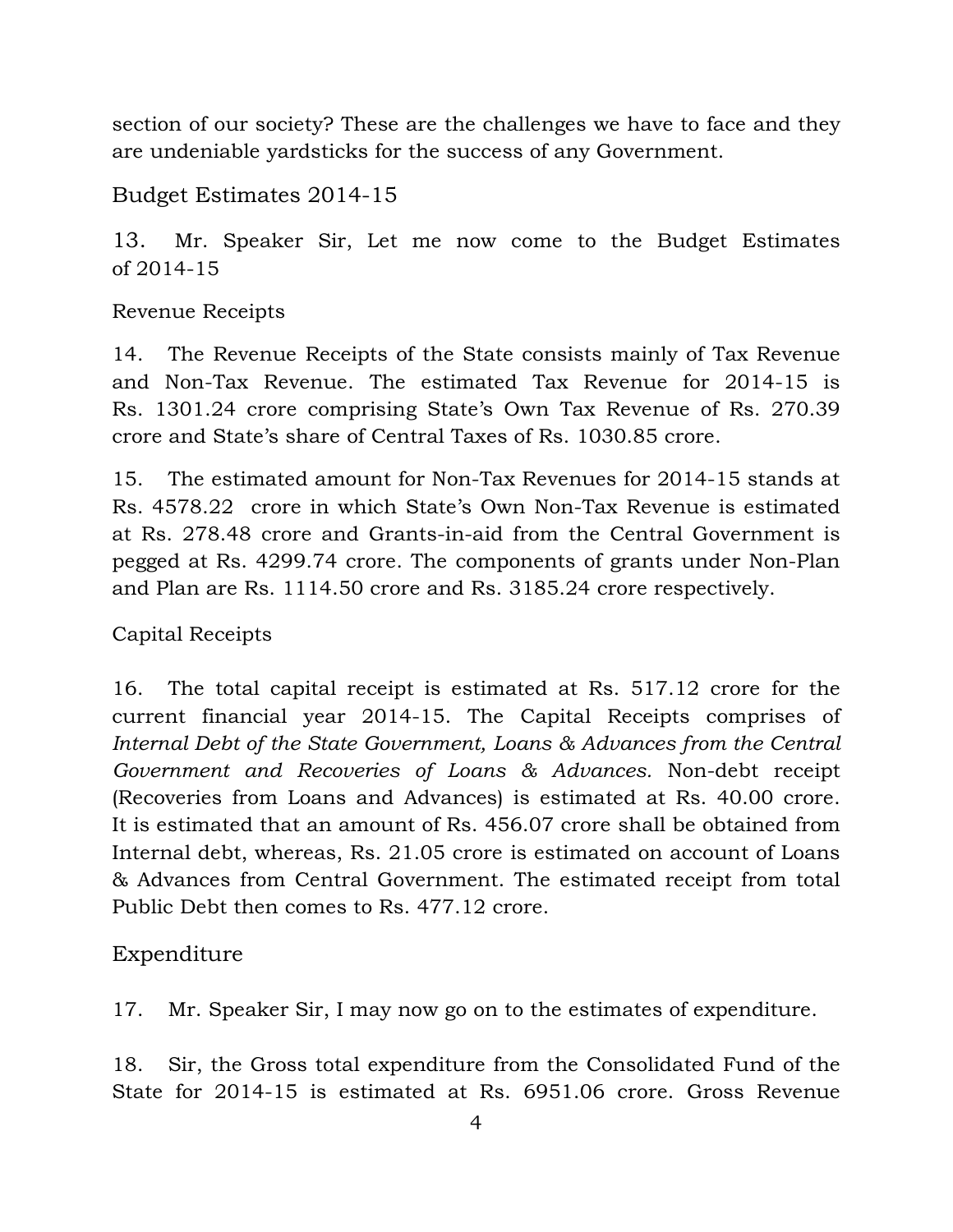Expenditure is estimated at Rs. 5766.41 crore, whereas, the Gross Capital Expenditure is estimated at Rs. 1184.65 crore. Excluding the recoveries on account of stock suspense, the estimated net expenditure on the Consolidated Fund of the State is Rs. 6478.68 crore, of which net revenue expenditure is estimated at Rs. 5764.40 crore and net capital expenditure is Rs. 714.28 crore.

19. Annual Plan Expenditure has been fixed at Rs. 3140.00 crore whereas the Non-Plan Expenditure is estimated at Rs. 3811.06 crore.

Annual Plan 2014-15

20. Mr. Speaker Sir, I may now go to the Annual Plan 2014-15.

21. Within the approved outlay of Rs. 3140 crore, I propose to allocate the following amount to different sectors as follows: (i) Agriculture & Allied Activities – Rs. 513.77 crore (ii) Rural Development - Rs. 242.22 crore (iii) Special Area Programme – Rs. 131.47 crore (iv) Irrigation & Flood Control – Rs. 70.96 crore (v) Energy – Rs. 84.57 crore (vi) Industry – Rs. 92.15 crore (vii) Transport –Rs. 229.64 crore (viii) Communications - Rs.14.06 crore (ix) Science, Tech. & Environment – Rs.1.90 crore(x) General Economic Services-Rs 363.36 crore (xi) Social Services – Rs.1279.09 crore (xii) General Services – Rs. 116.81 crore.

Priority Sectors

22. I will now give a brief highlight on the plan commitments, developmental initiatives and achievements of the State Government.

NLUP-State Flagship Programme

23. New Land Use Policy will continue to be the priority of the present Ministry. A Special Plan Assistance to the tune of Rs. 317.32 crore has been earmarked for the implementation of NLUP by nine departments during 2014-15.

24. We have formally launched the NLUP on  $11<sup>th</sup>$  January 2011 as a massive socio-economic development programme. It has enhanced our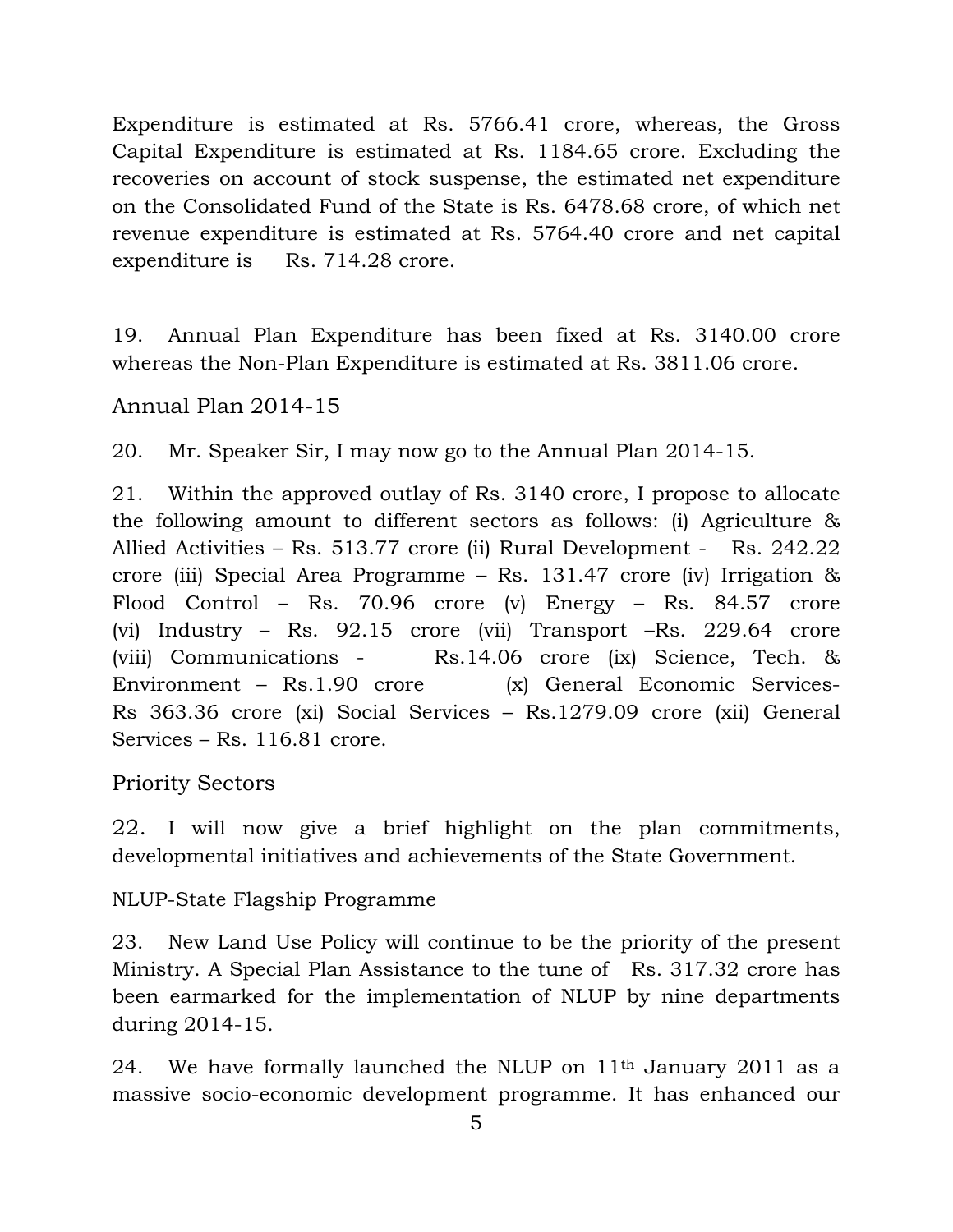pace of development and progress, heralding inclusive growth with significant improvements, particularly in agriculture and allied sector. The primary objective of NLUP is to let the rural poor abandon the Jhum system of cultivation and to let them take up sustainable livelihood activities in various identified areas so as to improve their economy.

25. NLUP has made significant impact on our economy by providing alternative and sustainable livelihood opportunities to farmers by reducing their dependence on Jhumming. Package of activities targeting commercial farming, primary processing, promotion of livestock, pisciculture, sericulture, plantation of cash crops and similar activities have uplifted the economic welfare of the beneficiaries.

26. Since it was formally launched in 2011, the original project target of covering 1,20,000 beneficiaries for 5 years has been achieved in three successive phases during the last three years. The State Government has increased the target by 15,000 beneficiaries for which selection has already been made for 10,000 families to cover a total of 1,35,000 households.

27. Continuing our Government's efforts to usher in sustainable development and progress that will affect all sections of the people a dialogue was opened with different UNO agencies to work out a collaboration in order to solve our problem with the aid of the scientific expertise of the UN in the key areas of economic development. Thus on 16th October, 2014 an agreement was signed between Mizoram State Government and the UNO for "Joint Initiative on Eco-System based Livelihood Promotion in Mizoram. Our State will utilize the expertise of those who work under the United Nations.

28. The initiative will encompass key issues relating to food security, livelihood security, energy and environmental security, ecological balance, income generation, promotion of sustainable livelihood and protection of the eco-system. In addition to these, trans-border animal diseases control system is another important area to be covered in the project.

6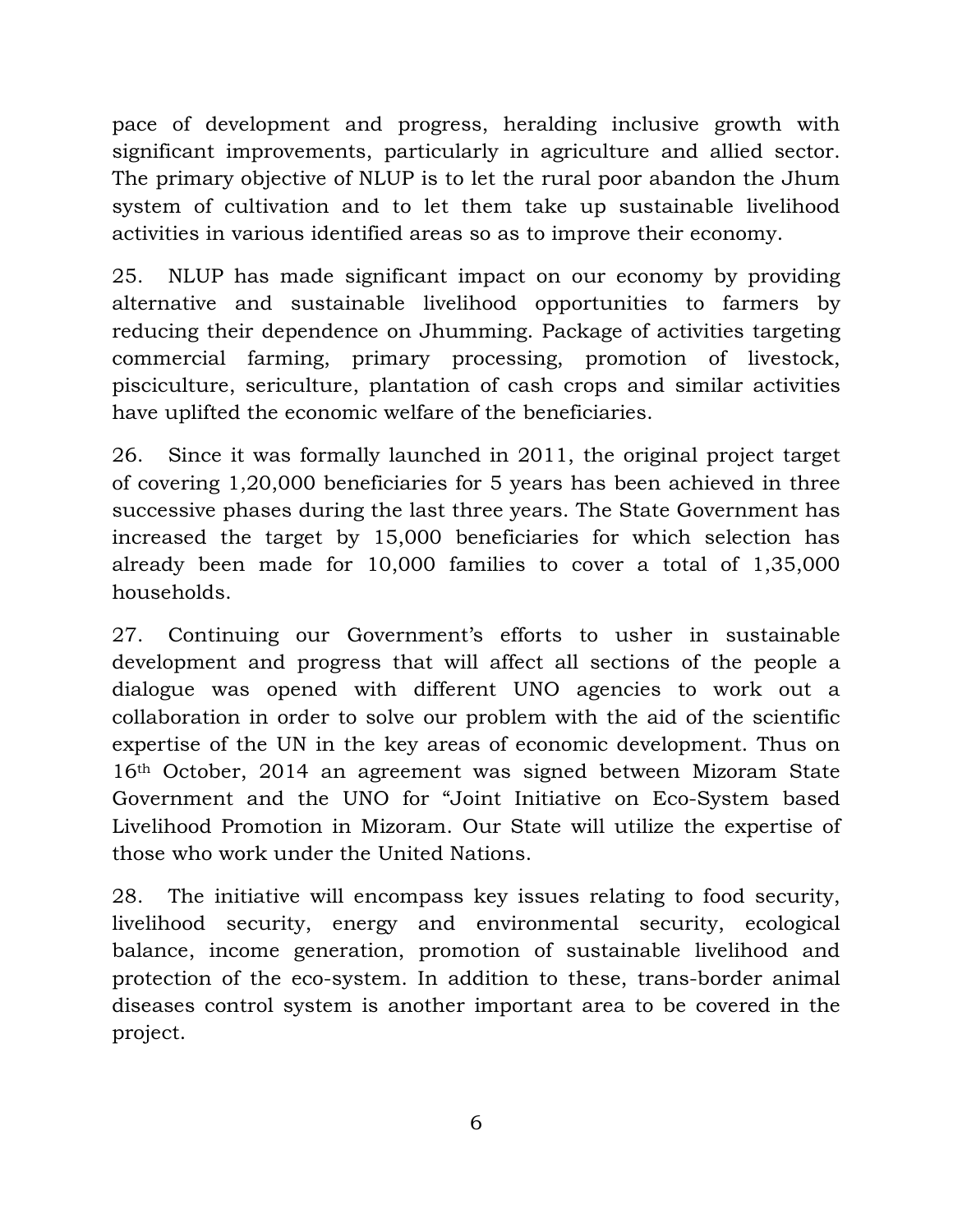Healthcare

29. The Government of Mizoram has been implementing the Mizoram State Health Care Scheme since 2008. It is operating in tandem with Rastrya Swasthaya Bima Yojana (RSBY). While RSBY covers BPL families, the Mizoram Health Care Scheme covers APL families having no member serving with the government for a comprehensive health insurance coverage, with reimbursement of medical expenses of up to Rs. 3 lakhs in case of hospitalization.

30. 150-Bedded State Referral Hospital, Falkawn has been functioning after the inauguration on 10th Dec, 2012 by the Hon'ble Chief Minister, Government of Mizoram. To run the said Hospital successfully, 137 posts have been created and filling up of the same is being taken up. It is being proposed to be upgraded to 400-Bedded Hospital.

31. The Government of Mizoram has taken initiative to establish a Medical College which will be housed at State Referral Hospital Complex. Various committees for the same have been constituted so as to open the said Medical College at an early date. It is proposed to be opened in August, 2015 with an intake capacity of 50 students. Permission for establishment of Medical College is being submitted to the Medical Council of India and the outcome is being awaited.

32. I propose to allocate Rs.164.55crore for Health Services and Rs. 39.18 crore for Hospital & Medical Education, of which Rs. 4.65 crore CSS is earmarked for Social Security for Unorganized Workers including RSBY .

Education & Human Resource Development

33. Education remains a thrust area of the State Government and this is reflected in the teacher-pupil ratio of 1: 14, which is among the best in the country and the literacy rate of 91.28% which is amongst the highest in the country. With an enrolment ratio of almost 100 percent, the focus is now on quality education across all levels.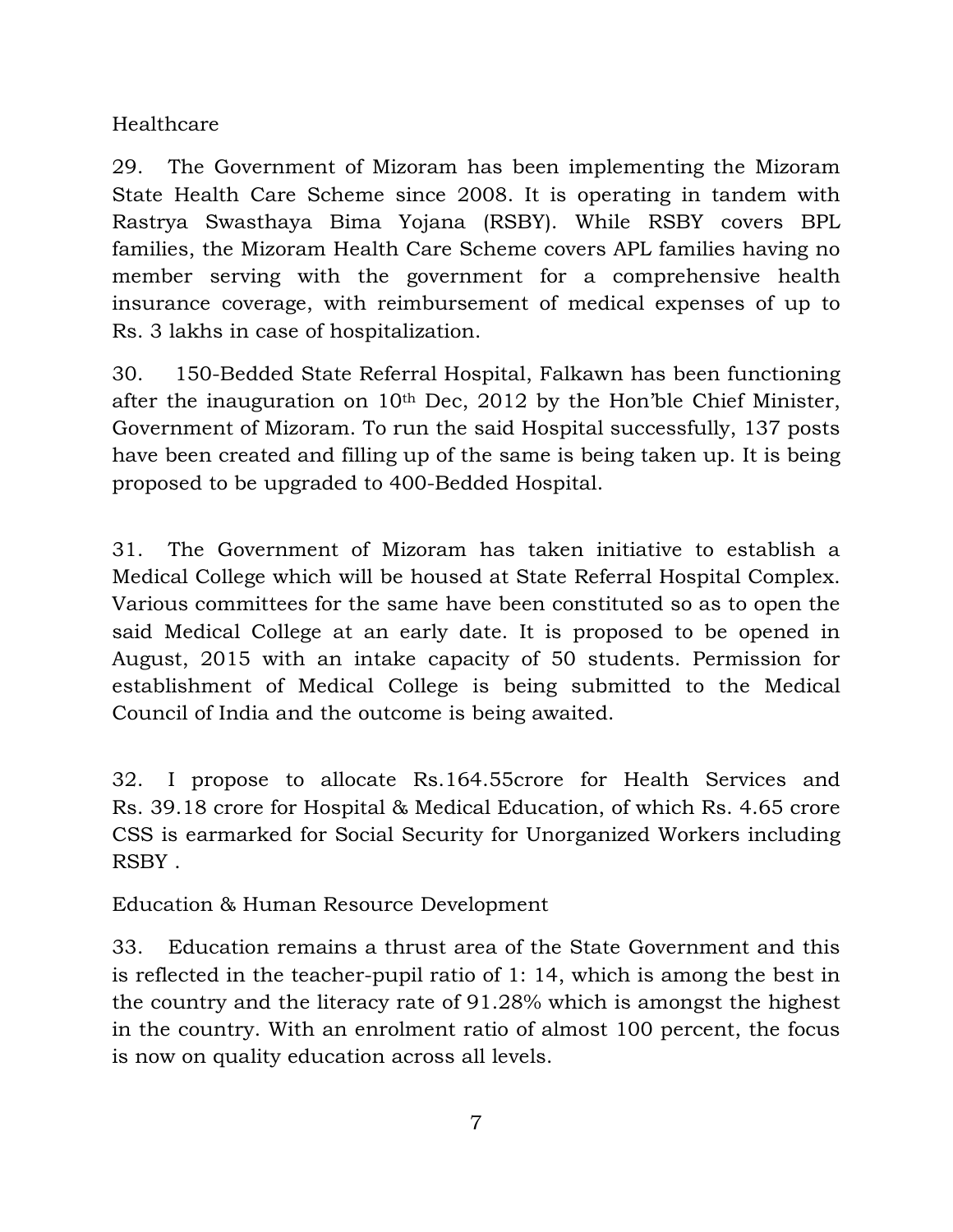34. Mizoram became one of the first States in the country to set up an Education Reforms Commission to study the existing educational scenario and suggest changes to reform it; the recommendations of the Commission are being implemented in a phased manner. Hindi Education has been stressed in the last couple of years and for this 1305 teachers have been engaged under CSS.

35. As per the recommendations of the Education Reforms Commission (ERC), the following actions have been taken to improve the quality of education.

- (i) A good number of small and unviable schools were identified and amalgamated.
- (ii) In order to clear the backlog of untrained teachers, as many as 2035 teachers serving in various schools (including private schools) have been deputed for training.
- (iii) In order to conform to the Government of India norms and as recommended by ERC, Class VIII, which used to be a part of High School was shifted to Middle School, for which additional class rooms for Middle Schools were constructed.
- (iv) Internal Quality Assurance Cell (IQAC) has been set up in all colleges.
- (v) To improve the administration, panels of inspectors have been set up.
- (vi) For effective teaching of Hindi, Roman script and Devnagiri script have been introduced in Hindi text books. Also, all Governments and Aided High Schools and Middle Schools have been provided with Hindi Teachers.
- (vii) In order to improve the literacy rate in Mizoram, intensive literacy drive and revival of State Level Mission Authority (SLMA) have been carried out.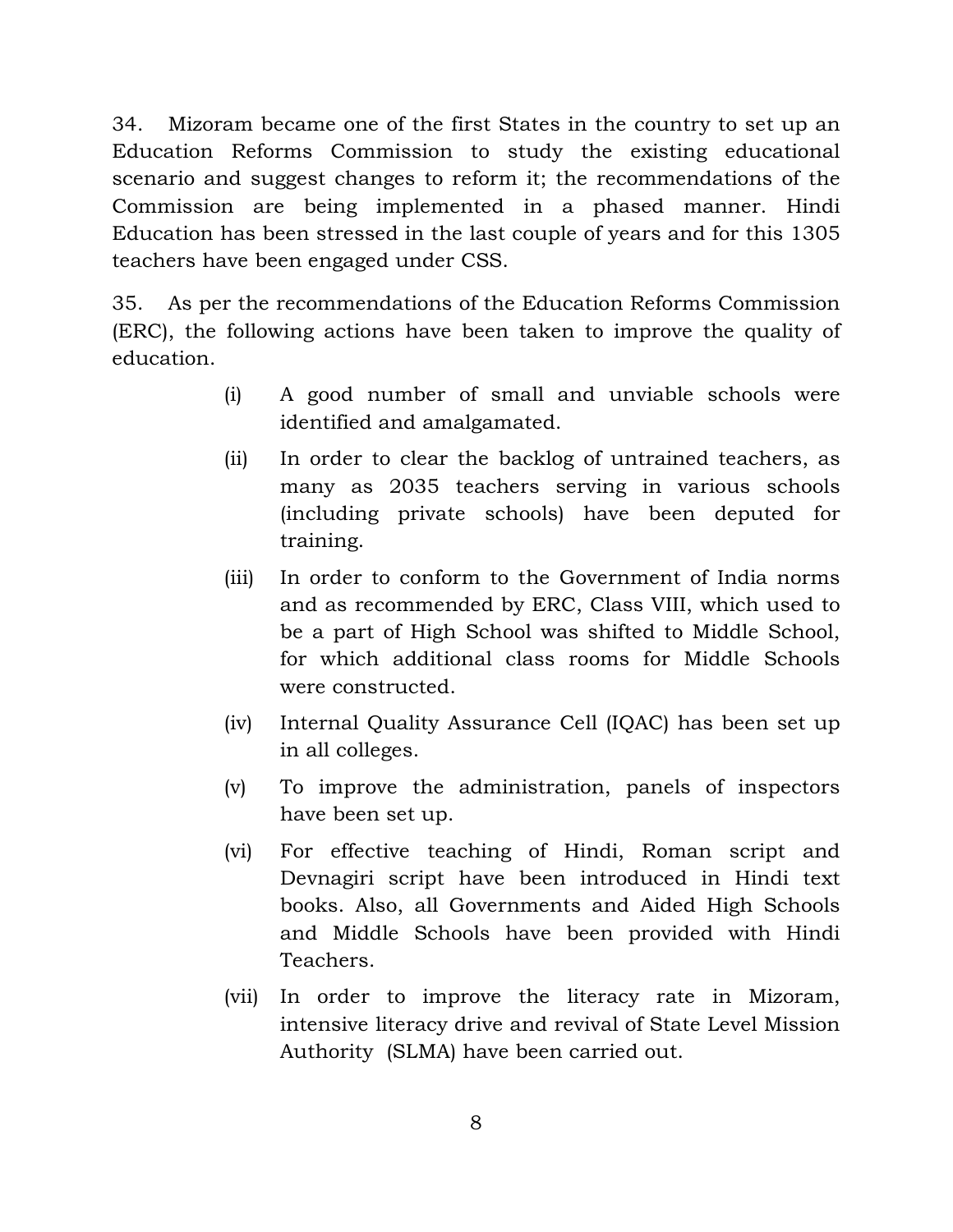36. For School Education, I propose to allocate Rs. 417.283 crore, Rs. 17.60 crore for SCERT, Rs. 117.65 crore for Higher Education, Rs. 0.40 crore for Scholarship Board, Rs.16.68 crore for Sainik School and Rs. 4.50 crore for Technical Education.

Sports, Youth and Skill Development

37. The State Government's unique sports promotion and talent spotting policy, "Catch Them Young", has started paying dividends in various sports disciplines. Under the Olympic Vision 2016, sportspersons are being given special intensive training in Archery, Taekwondo, Judo, Badminton, Shooting and Hockey as this Government is keen to ensure the State's representation in the Olympic contingent of 2016.

38. Mizoram has emerged as a front runner in the field of football in the country when it recently lifted Santosh Trophy, the National Football Championship and Dr. T. Ao Memorial Football Tournament titles. Major sports infrastructures have been created across the State, in order to ensure further success in other sports disciplines and thus fulfill the aspiration of our talented sportspersons. Achievements in sports are one indicator of the advancement of State's economy.

39. Mizoram Youth Commission has facilitated vocational training of youths outside the State which has benefited a large number of youths in the last two years. Mizoram Skill Development Board, which has been set up recently, is exploring avenues for various kinds of skill development for gainful employment of our workforce.

40. I propose to allocate fund to the tune of Rs. 21.43 crore for Sports & Youth Services.

### Energy Sector

41. Mizoram has harnessed only 2 percent of its potential in the hydro electric sector, with its installed capacity at present being only at 29.35 MW. The much awaited 60 MW Tuirial Hydro Electric Project, which is expected to be commissioned in the next two years, will help Mizoram inch closer to its goal of self-sufficiency in energy.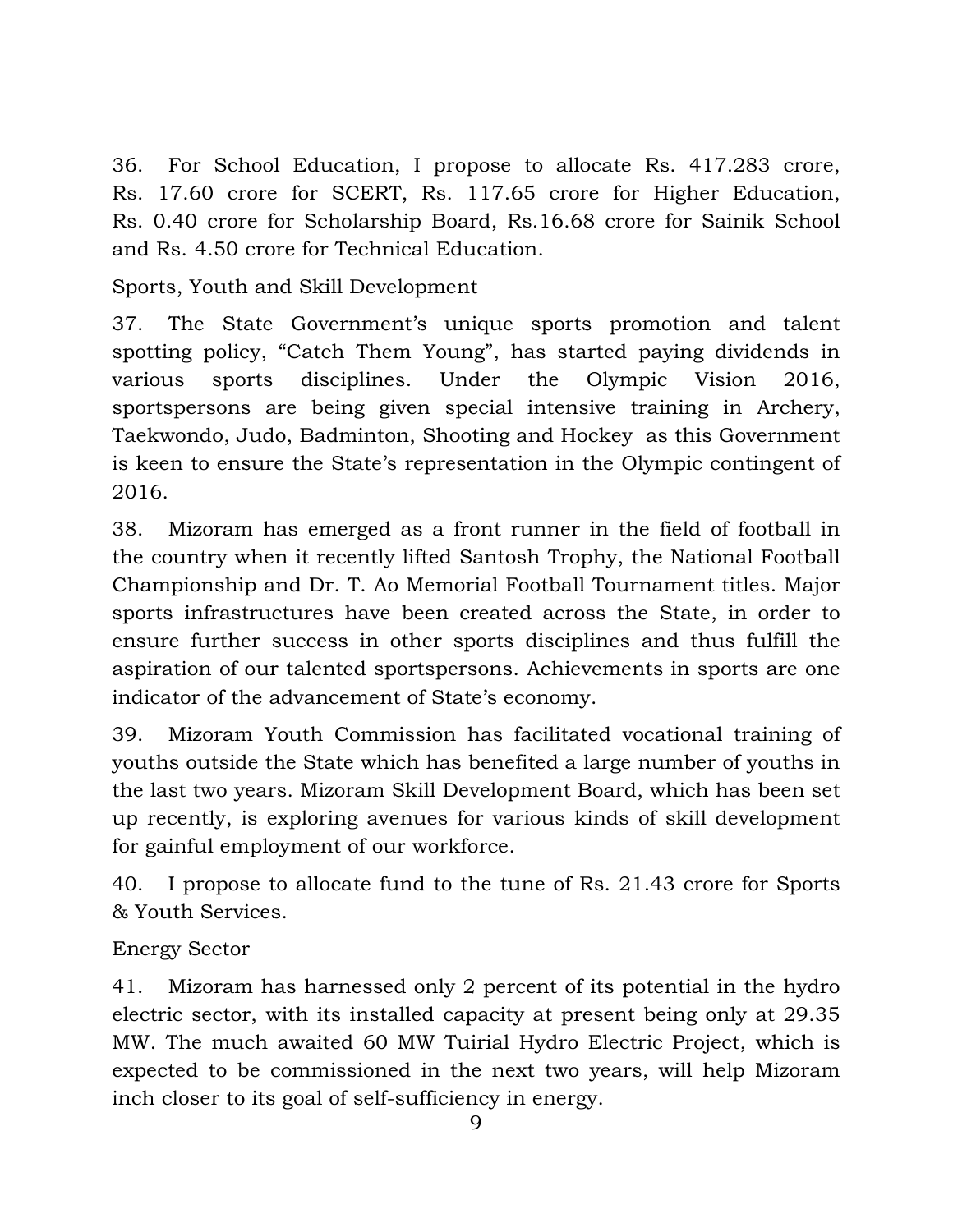42. To enhance Hydel generating capacity, the Government of Mizoram is taking up the construction of various Hydel Projects, which are in various stages of construction.

## *Small & Micro Hydel Projects under execution*

43. Tlawva SHP (5MW) and Kawlbem SHP (3.5 MW) are being targetted for completion within March 2017 while Tuiriza MHP (0.5MW) and Tuiching MHP(0.5MW) are being targetted for completion within March, 2015.

*Hydel Projects which are being allotted to Independent Power Producers(IPP)* 

44. Kolodyne Phase-II (460MW) , Bairabi Dam Project (80MW), Tuivawl HEP (42MW) , Mat HEP (75MW), Chhimtuipui HEP (635MW), Lungreng HEP (815MW) and Tlawng HEP (54MW) are being allotted to Independent Power Producers with whom the State Government has already signed the MoUs.

## *Small Hydel Projects for which DPRs are ready (1MW to 25MW)*

45. Detailed Project Reports have been prepared for Tuirini SHP (25MW), Iva SHP (3MW), Ngengrual SHP (1MW), Tuikum SHP (3.5MW), Tuisih SHP (2MW) and Khawchhaktuipui SHP (3MW)

*Hydel Projects for which DPRs are to be prepared* 

46. Detailed Project Reports are to be prepared for Tuichang HEP (106MW) and Tuipui HEP (60MW).

47. Under RGGVY scheme 111 unelectrified villages have been provided electricity, 378 villages were covered under Intensive Electrification (IE) and 15893 BPL households have been given free connection. All the 10th and 11th Plan RGGVY schemes will be completed within December, 2014. To strengthen the distribution network in the rural areas of the State the Central Government has approved 33 KV and 11KV sub-stations at various interior locations at an estimated cost of Rs.73.36 crore.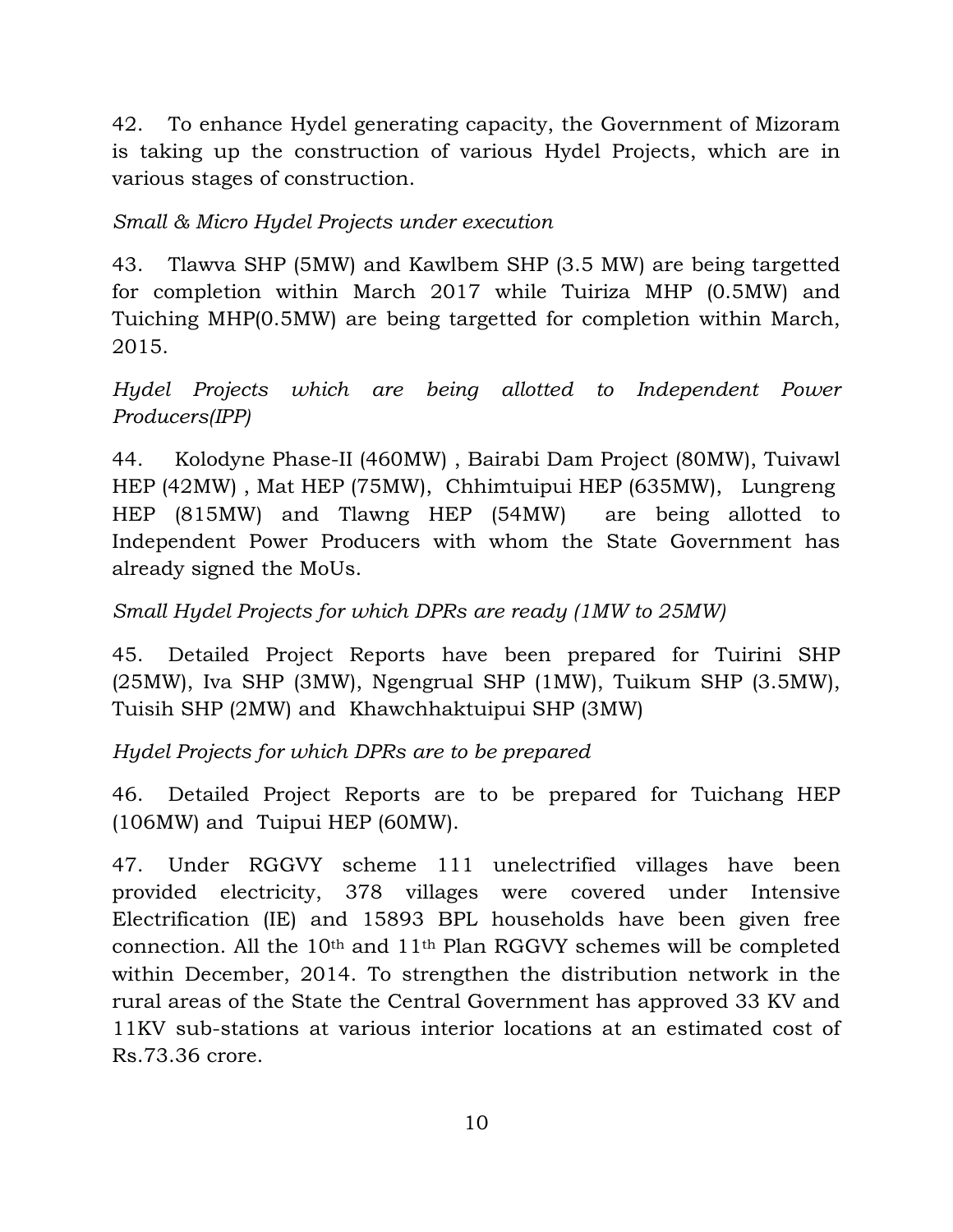48. I propose to allocate Rs.84.57 crore to energy sector, of which Rs. 84.03 crore is for power, Rs. 0.42 crore for Non-Conventional Sources of Energy Programme (NCSEP) and Rs.0.12 crore for Integrated Rural Energy Programme (IREP).

Transport and Connectivity:

49. Improvement of a 55.00 kms long "Serchhip –Buarpui road" is proposed to be taken up with the help of the Asian Development Bank (ADB) at a total project cost of Rs. 252.90 crore and the work has started recently.

50. Three roads are selected to be taken up under the Mizoram State Roads-II Regional Transport Connectivity Project with the help of the World Bank, namely,

- i) *Improvement & Upgradation of Chhumkhum Chawngte Road*, with a total road length of 41.53 kms at a total project cost of Rs. 270.27 crore.
- ii) *Improvement & Upgradation of Champhai Zokhawthar Road*, with a total road length of 27.25 kms at a project cost of Rs.222.32 crore.
- iii) *Improvement & Upgradation of Tlabung Kawrpuichhuah Road*  , with a total length of 12 kms at a project cost of Rs.180.16 crore.

51. Under Central Road Fund (CRF), two roads are proposed to be taken up-

- i) *Strengthening of River Tuipui Biate Road (22kms*) with the estimated cost of Rs.8.80 crore and
- ii) *Strengthening of Aizawl W.Lungdar Road (37kms)* with the estimated cost of Rs.11.56 crore.

For these two roads project under CRF, Rs.12.68 crore is earmarked for the year 2014-15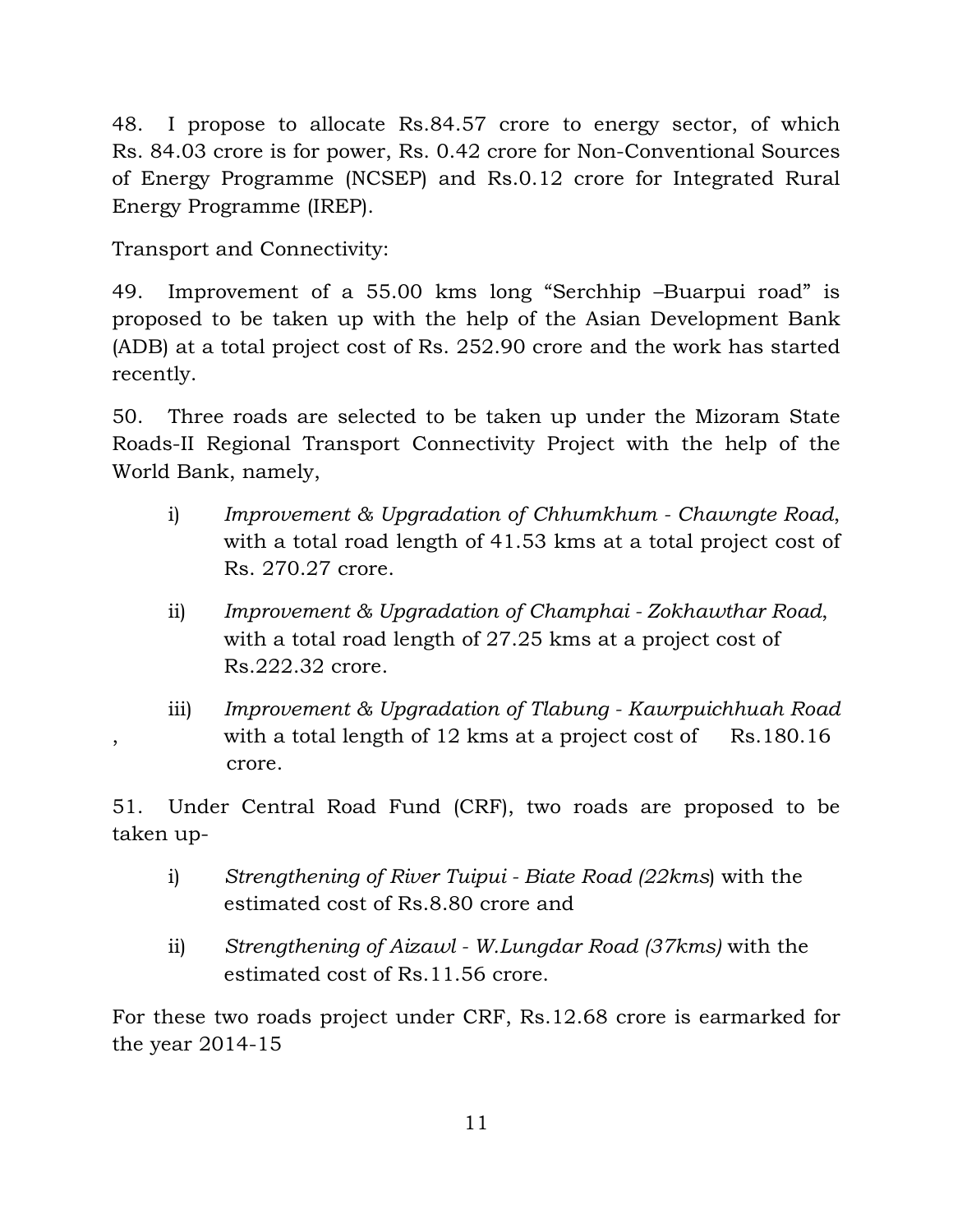52. Under PMGSY (CSS), 29 roads have been selected and works are in progress. Total project cost is Rs. 284.56 crore and Rs.56 crore is earmarked during 2014-15. As many as 164 unconnected villages have so far been connected under PMGSY.

53. I propose to allocate Rs.225.43 crore for Road & Bridges, Rs. 0.05 crore for Inland Water Transport, Rs. 3.00 crore for Road Transport, Rs. 0.85 crore for Motor Vehicle Wing and, Rs.0.30 crore for Civil aviation with a total sectoral allocation of Rs. 229.63 crore under Transport.

## Industries and Minerals

54. Industrial growth is very important for the State economy to prosper. Mizoram Industrial Policy 2012 has therefore been formulated. Stress and impetus on value addition is being given to bamboo based industries, handloom and handicrafts, micro enterprises and cottage based industries. Sericulture has also been given high priority by the State Government. A large number of families earn their livelihood by silk rearing and the subsequent supply of high quality raw silk gives further impetus to Handloom industries in the State.

55. The Petroleum Exploration activities carried out in the State cover about 58.9% of the geographical area of the State. It is being undertaken by ONGC in two Blocks, Oil India Ltd in the central part of the State and Reliance Natural Resources in the southern parts. ONGC has struck natural gas at Meidum in Kolasib District, reserves of which are yet to be estimated. Drilling by Oil India Limited at Maubuang in Aizawl District has commenced with further drilling in two more locations, Thenzawl and Keifang to be shortly started. The State Government receives Rs 2.35 crore from the Petroleum Exploration Licensing Fees from these Companies up to October, 2013. It is hoped that the economy of the State can be uplifted with these resources in the near future.

56. I propose to allocate Rs. 92.14 crore for Industries & Minerals sector.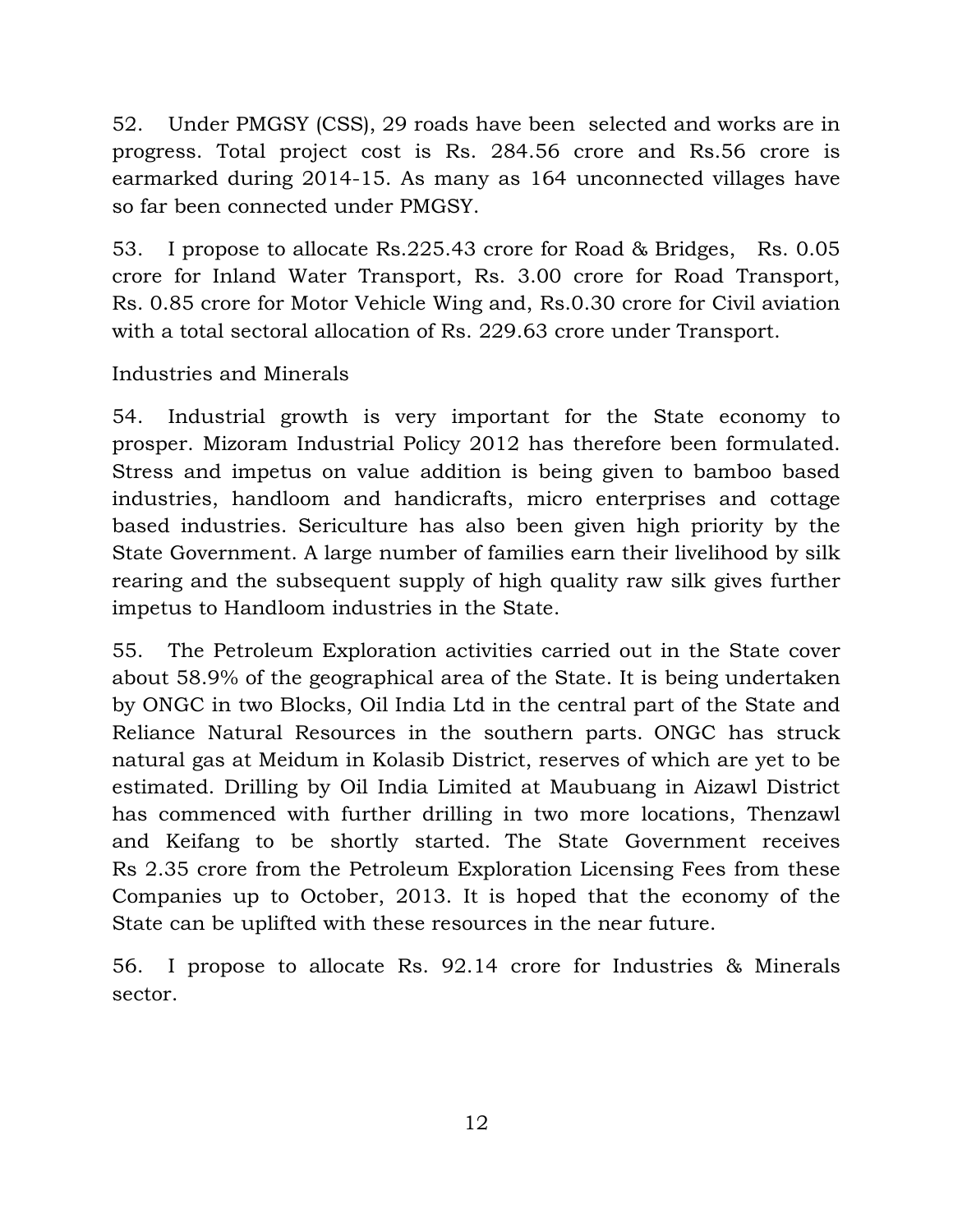Drinking Water and Sanitation

57. The PHE Department has targeted 51 rural habitations to be provided with safe drinking water supply under National Rural Drinking Water Programme (NRDWP) during 2014-15. The Government of India, Ministry of Drinking Water & Sanitation has made allocation of funds under NRDWP for Support, Water Quality Monitoring & Surveillance Components as Rs. 39.57 crore, Rs. 2.21 crore and Rs. 1.33 crore respectively, totaling Rs. 43.11 crore during 2014-15. The Department has so far completed water supply schemes in 9 villages and steps are being taken to cover the target during 2014-15.

58. For urban water supply, 8 projects have to be taken up under SPA at various places during 2014-15 at a total estimated cost of Rs. 16.66 crore. Another 10 schemes are being taken up under NLCPR at a total approved costs of Rs. 107.78 crore. Under 10% Lumpsum Grant, Greater Saiha Water Supply Scheme, Tlabung Water Supply Scheme and Greater Khawzawl Water Supply Scheme are being executed. Under NEC fund, 7 projects are also being taken up.

59. Under Nirmal Bharat Abhiyan (NBA), 84,647 Individual Household Latrines have been constructed for BPL families. In addition 4050 Schools and 1455 Anganwadi have been provided with Toilets. Also 567 units of Community Sanitary Complex and Solid Waste Management sites have been provided in 72 places in the State.

60. I propose to allocate a plan fund to the tune of Rs. 103.79 crore to Water Supply & Sanitation

Trade & Commerce

61. The Land Customs Station (LCS) at Zokhawthar in Champhai district which aims at promoting Indo-Myanmar trade has been completed and is expected to be operational shortly. Trade Facilitation Centre at Tlabung has been commissioned to promote trade with Bangladesh. Another Land Customs Station at Zorinpui in Lawngtlai District along the Kaladan Multi-Modal Transport Project has been approved. The Multi-Modal Project once completed will open up the entire North Eastern region to the vibrant economies of South East Asian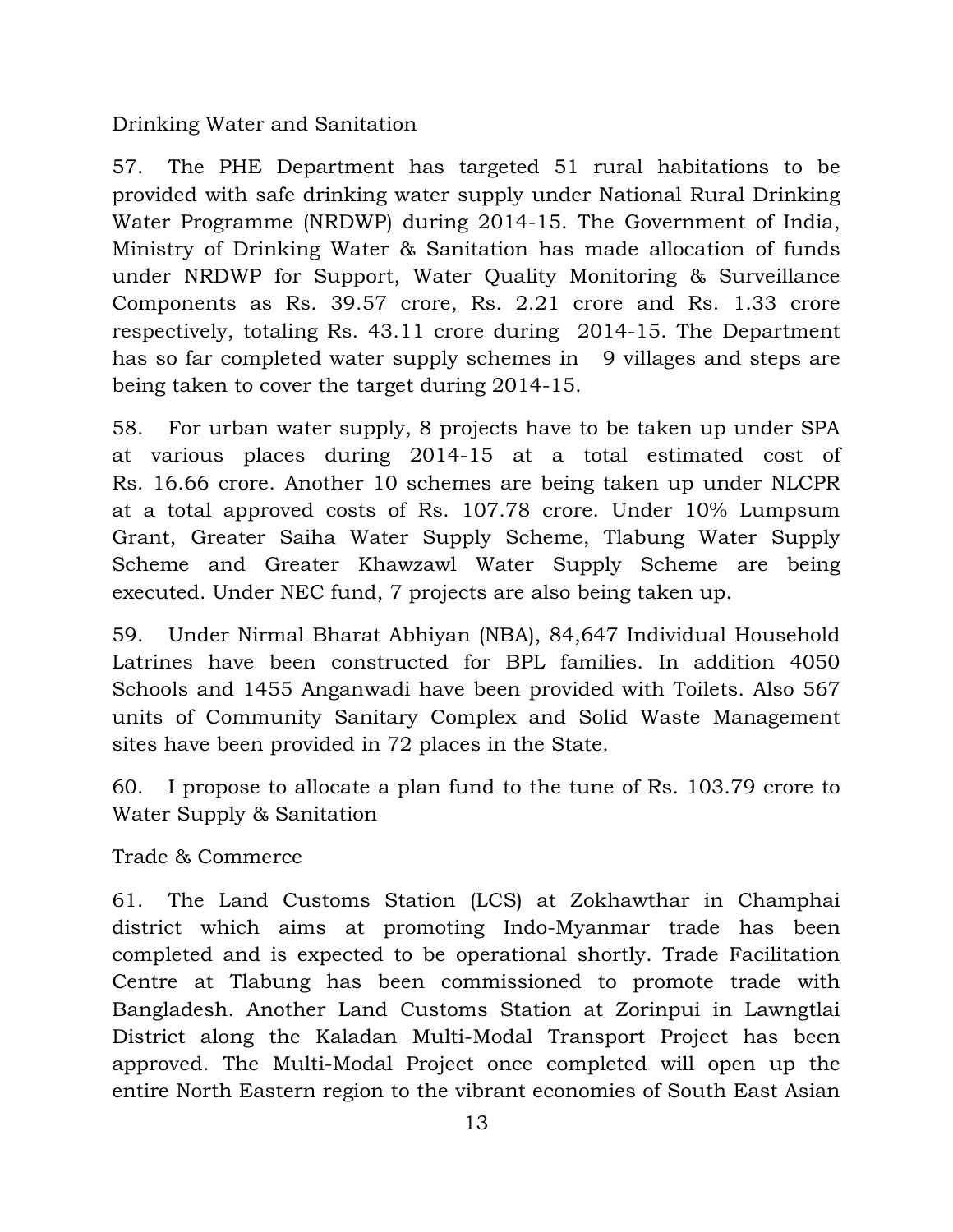countries with the hope that Mizoram will then become a gateway to South East Asia.

62. I propose to allocate Rs. 6.30 crore under Trade & Commerce.

### Rural & Urban Development

63. Centrally Sponsored Schemes have markedly changed the rural landscape in terms of empowerment and addressing the gaps in physical and social infrastructure. BRGF has, to some extent, redressed regional imbalances while BADP has been able to meet the special development needs of the people who are located in remote and inaccessible places situated near the international borders with Myanmar and Bangladesh.

64. I propose to allocate Rs. 242.21 crore under Rural Development, Rs. 40.17 crore for BADP and Rs. 66.47 crore for BRGF.

### *Basic Services to Urban Poor (BSUP):*

65. For provision of housing and other basic amenities to families below poverty line and economically weaker section of the society, 3 (three) housing projects namely, *Chite Lawipu Combine EWS Housing Project), Rangvamual EWS Housing Project and Durtlang EWS Housing Project* are implemented under Basic Services to Urban Poor (BSUP). These three projects, together, will provide housing to 1096 urban poor families. The Central Government has already released an amount of Rs. 52.85 crore out of its share and the full State Matching Share of Rs. 8.59 crore has already been released so far. The remaining Central Share of Rs. 26.87crore is expected to be released before the end of the current financial year.

### *Upliftment of the Urban Poor*

66. Swarna Jayanti Shahari Rozjar Yojana (SJSRY) has now been restructured and renamed as National Urban Livelihoods Mission (NULM). The Mission's aim is to reduce poverty and vulnerability of the urban poor households by enabling them to access gainful selfemployment and skilled wage employment opportunities, resulting in an appreciable improvement in their livelihoods on a sustainable basis,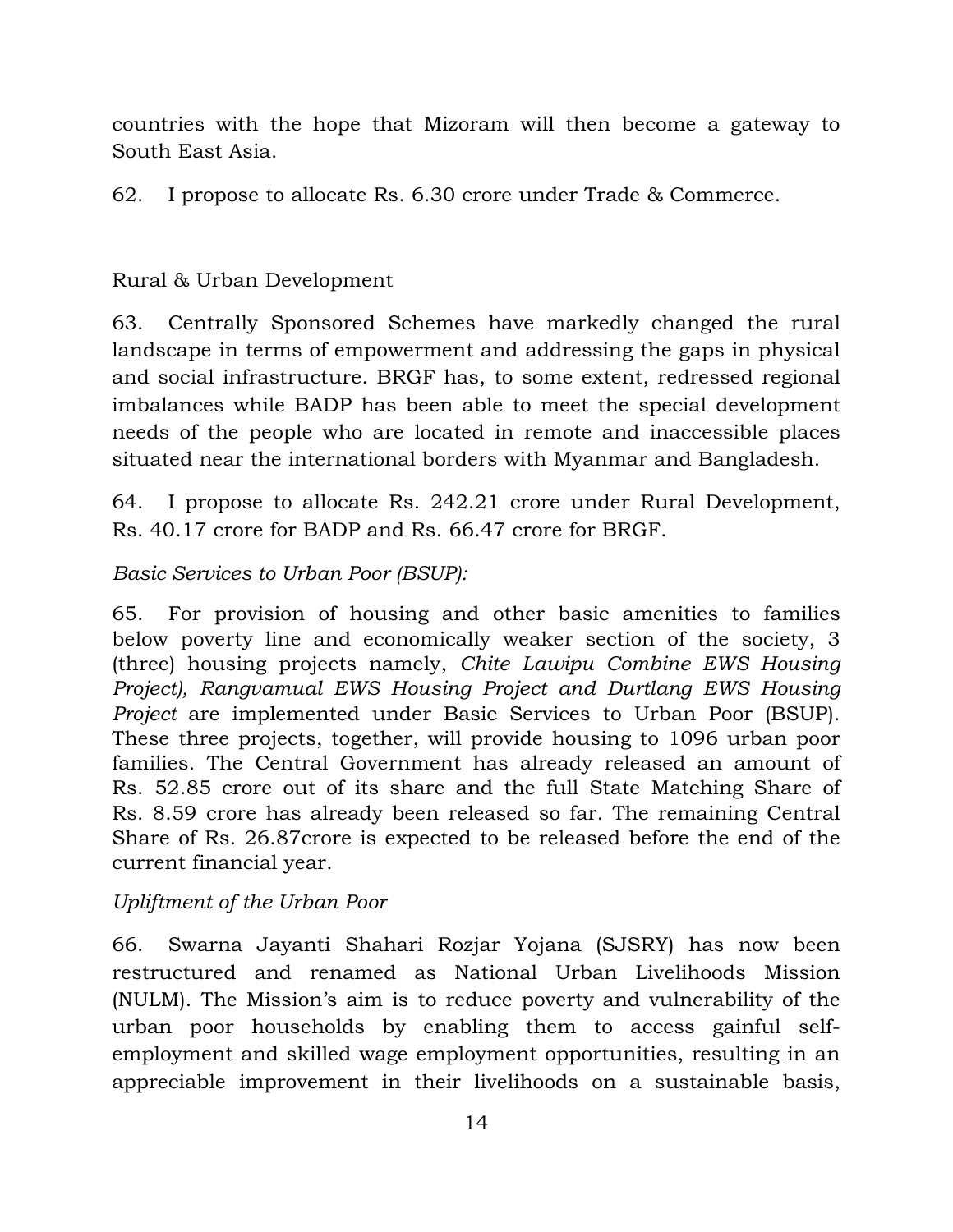through building strong grassroots level institutions of the poor. The mission would also aim at providing shelter equipped with essential services to the urban homeless in a phased manner. In addition, the Mission would also address livelihood concerns of the urban street vendors by facilitating access to suitable spaces, institutional credit, social security and skills to the urban street vendors for accessing emerging market opportunities.

67. The allotted amount under CSS for NULM is Rs 13.07crore, out of which Rs 5.24 crore is already released by the Central Government during 2014 –15.

# *10% Lumpsum Grants for NER:*

68. Various urban infrastructure development projects and slum area development projects are being implemented under *10% Lumpsum Grant* provisions for North East India, both under the Ministry of Urban Development and the Ministry of Housing & Urban Poverty Alleviation, Government of India. Taking advantage of this provision, various projects are being prepared and executed. Aizawl, Lunglei, Saiha, Champhai, Serchhip, Kolasib, Lawngtlai, Saitual, N. Vanlaiphai, Tlabung, Khawzawl, Zawlnuam and Darlawn are being covered under this provision, and efforts are being taken to expand its coverage to all the 23 notified towns. Till date, as many as 17 projects with a total cost of Rs. 220.90 crore have been completed. 14 projects with the combined total project cost of Rs. 186.53 crore are currently in progress.

### *Solar City Scheme for Aizawl*

69. Aizawl City has been declared as 'Solar City' and the Government of India, Ministry of New & Renewable Energy has sanctioned Rs.0.48 crore towards setting up of a Solar City Cell and for taking up preparatory activities including preparation of a Master Plan. The Master Plan for Aizawl City with an estimated investment of Rs. 190.58 crore for 5 years has already been prepared.

70. I propose Rs. 206.67 crore for Urban Development & Poverty Alleviation; of which Rs. 81.93 crore is for JNNURM, Rs. 13.07 crore for National Urban Livelihood Mission and Rs. 1.58 crore for ADA/AMC.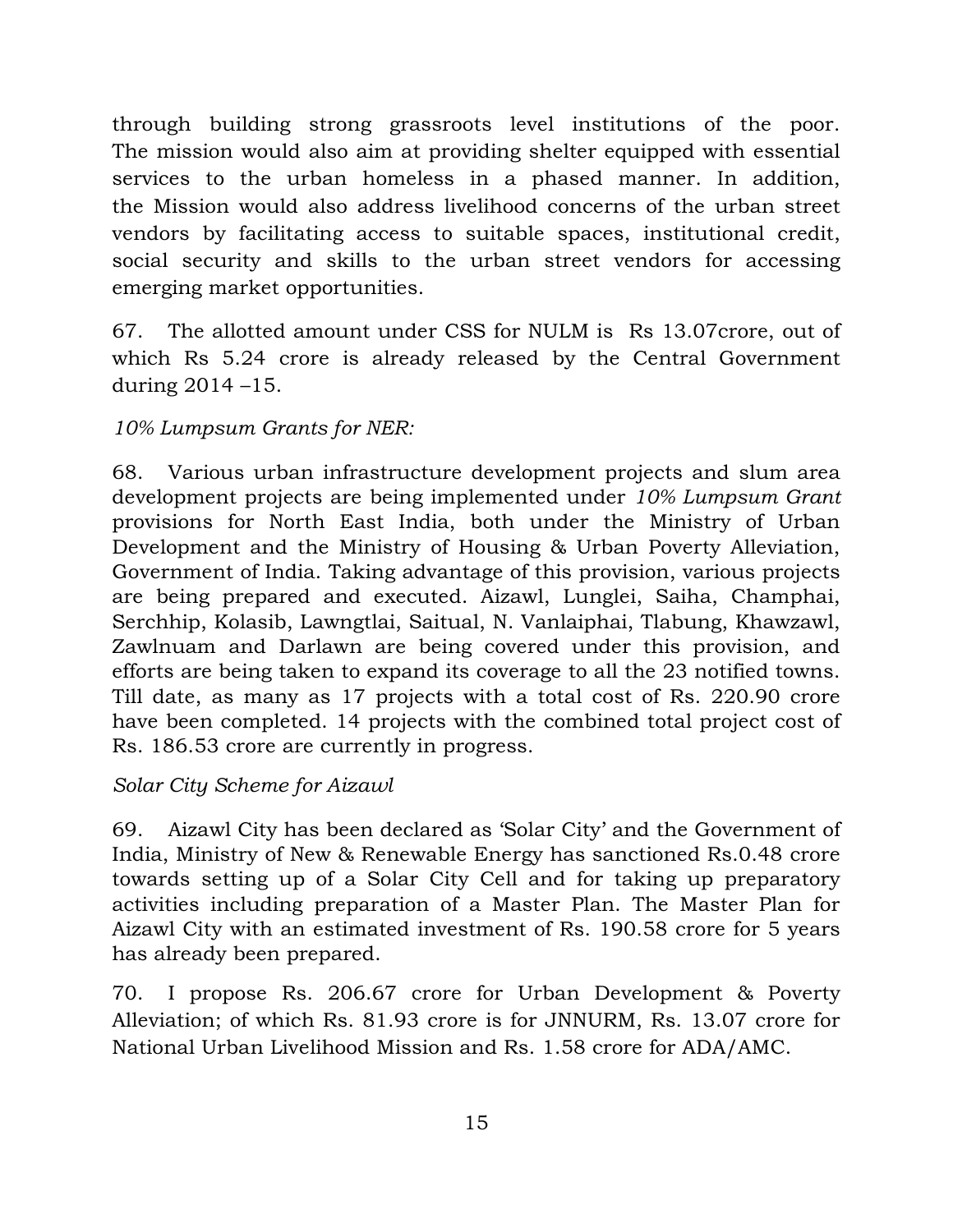### *Computerization of Tax Administration in Mizoram*

71. The Taxation Department has undertaken the development of exclusive citizen-centric web-based VAT and CST, MIS, a scheme under National e-Governance Project (NeGP), Government of India. The new system caters to the State's specific tax administration needs. In keeping with the Department's efforts towards a streamlined and efficient e-governance system, it is the first time that an electronic tax portal has been put into operation within the State. It offers online service such as e-payment, e-registration, e-waybills and e-returns. This has in effect increased the Sales Tax collection of the State Government. While the revenue collected under Sales Tax during 2012-13 was Rs.175.87 crore, it has increased to Rs. 190 crore during 2013-14 and Rs. 218.08 crore is expected during 2014-15.

72. The Mizoram Entry Tax Draft Bill 2014 was submitted to the Government and is being under consideration for its implementation in Mizoram.

# *The Mizoram Liquor Prohibition and Control Act, 2014*

73. With the initiative of Excise and Narcotics Department, 'The Mizoram Liquor Prohibition and Control Act, 2014' was passed by the Mizoram Legislative Assembly. Once implemented, it is expected to earn huge revenues for the State Government.

# *Stamps and Registration*

74. Directorate of Stamps and Registration was inaugurated on 27th September, 2013 by the Hon'ble Chief Minister. As of now, it has no separate building or office and runs as one wing under Revenue Department with a skeleton staff posted from Revenue Department in addition to their normal duties. Registration Offices at 6 (six) District headquarters are also put into function by now.

75. Under the new Land Revenue Rules, 2013 every transaction on land/immoveable properties has to be registered now. Since September, 2013 when registration of land holding was started in full swing, Rs.42.87 lakhs have been generated as revenue for the State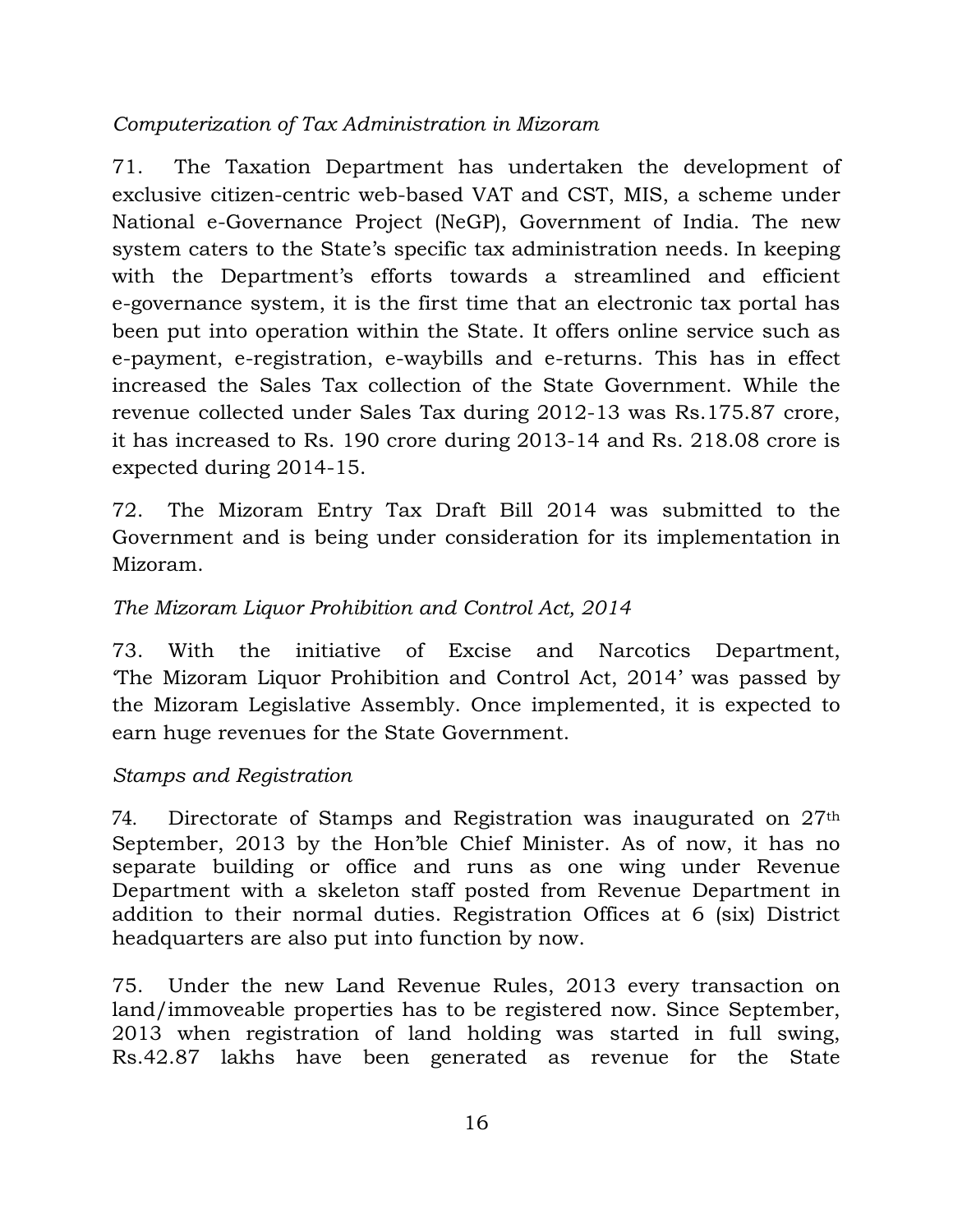Government. This, in itself, is a huge achievement for the Department and the State Government.

**Conclusion** 

76. Mr Speaker Sir, I would like to stress once again the necessity of generating our own State resources as well as the essentiality of tax compliance. As Hon'ble Members are aware, 90 per cent of the State's requirements depend on various resources defrayed and devolved by the Centre. Therefore, it is my sincere appeal to the general public, Government employees and policy makers to realize the importance of tax payment and to extend their support to the Government policies and programme.

77. I would like to thank all the Hon'ble Members of this august House for giving me a patient hearing.

78. With these words, I commend the Regular Budget Estimates for 2014-15 for approval of this august House.

Thank You, Sir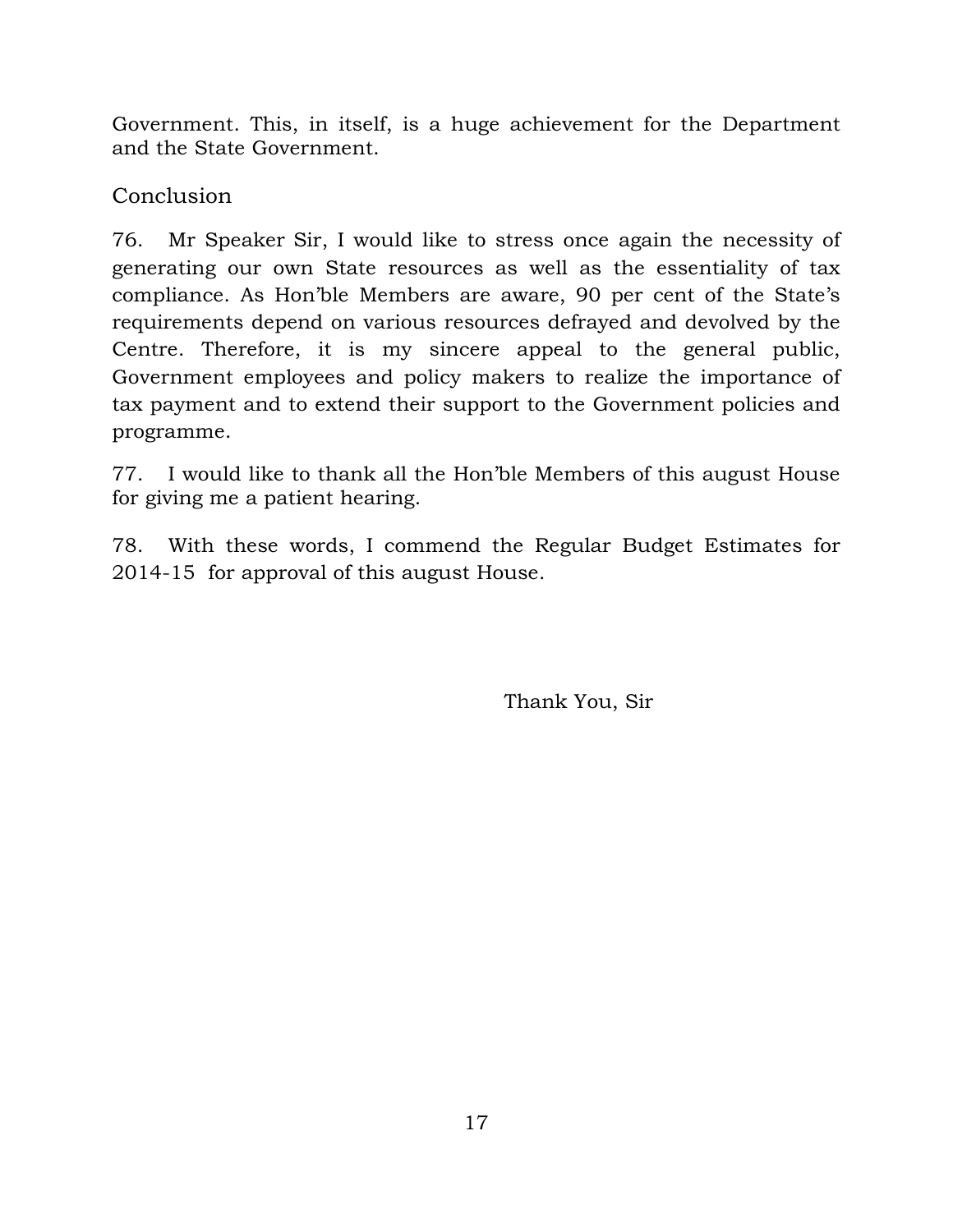

# **BUDGET SESSION 2014-2015**

# **MIZORAM LEGISLATIVE ASSEMBLY**

*a* 

# **PU LALSAWTA HON'BLE FINANCE MINISTER**

*thusawi* 

*Thawhlehni, November ni 11, 2014*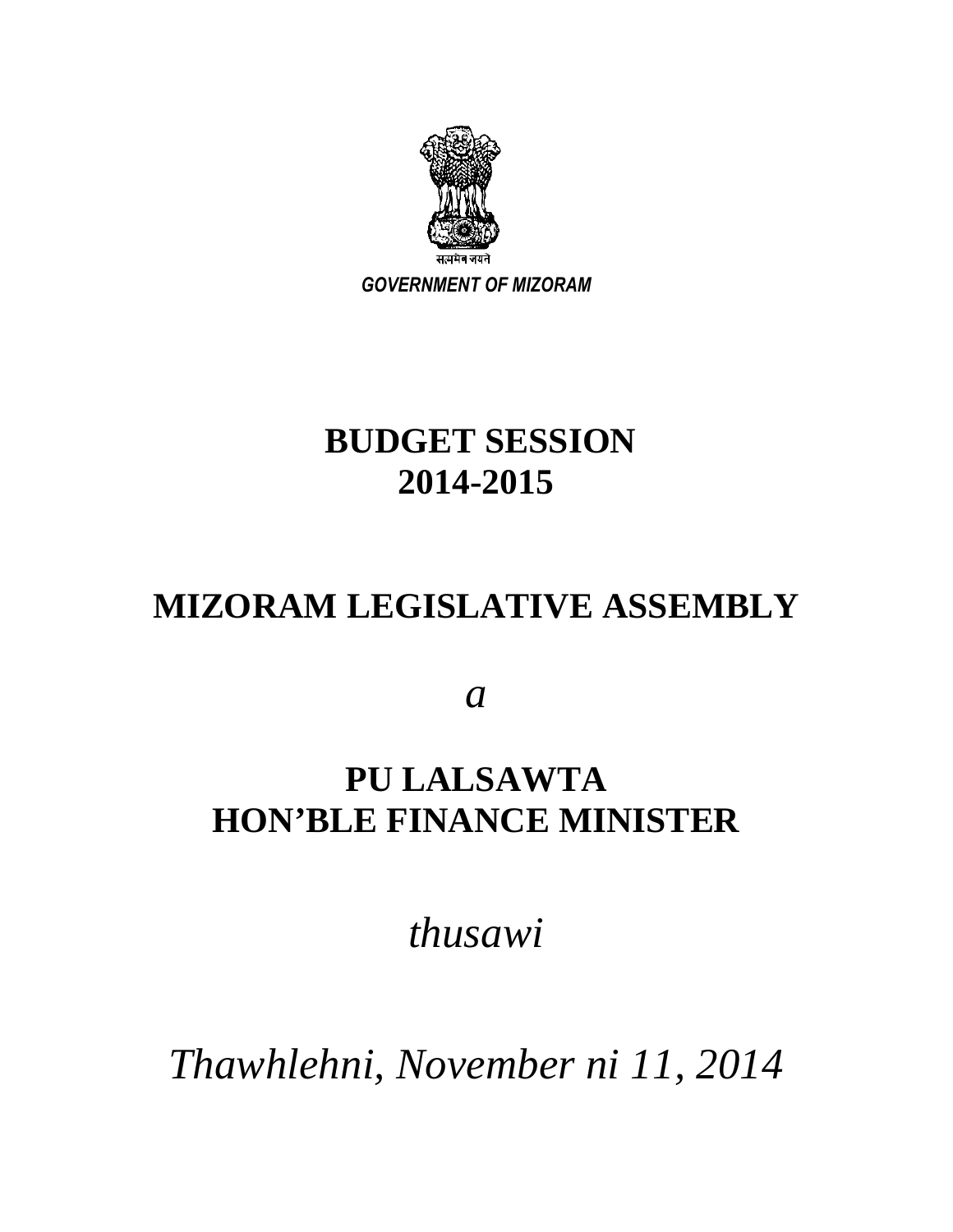Pu Speaker,

 I rem tihnain Mizoram Legislative Assembly pasarihna thutkhawm tum 4-naa Budget puitling pharh theia ka awm hi ka lawm e. Kan hriat angin kan hnung thla riat kal ta chhung khan a tlachawpin kan kal a. A chhan bulpui ber pawh Sorkar laipui siam tura India ramin Lok Sabha inthlanpui a neih vang a ni . Sorkar laipui a lo din hnuah pawh kum danga kan Plan len zawng ngaihtuah thintu, Planning Commission kal zel dan tur leh a kalphung turte hre chiang thei lova hun enge maw chen kan awm vang a ni bawk. Tunah erawh chuan Sorkar laipuiin kan Plan len zawng tur a rawn tih fel tak avangin kum 2014-15 chhunga kan sum hmuh dan tur leh hman dan tur ruahmanna Budget puitling chu he House zahawm takin min pawm pui turin ka rawn pharh a, kan Plan Budget len zawng tur pawh cheng vaibelchhe sangthum za leh sawm li a ni e.

2. Ka pu, thil pakhat sawi hmasak tul nia ka hriat chu, 12th Plan hnuaia Sorkar laipui hmachhawp Centrally Sponsored Schemes te kalphung ruangam siam danglam hian nghawng a nei a. Tun hma zawng khan Plan huam chhunga thun tel an ni ngai lova; amaherawhchu 2014-15 Budget atang erawh hi chuan Plan Budget chhungah rin luh tel a lo tul ta a. Hei hian Annual Plan size pawh a tilang lian deuh ta a ni.

State Sum leh pai dinhmun thlir letna

3. Tuna kan Ministry innghahna chu "rorelna dik, rin tlak leh langtlang" a nih angin kan sum leh pai dinhmunte pawh a nihna baka sawi mawi ka tum lova. Hmasawnna tur leh insiamthatna tur tam tak kan nei reng a, a bikin kan State-in chhiah leh thil dang atanga kan thawhchhuah ve tur lamah hian nasa taka tanlak kan ngai a ni. Hetiang lama kan thawhchhuah hnem loh chuan kan Plan Budget pawh hi a lian thei lo reng reng a ni. Chubakah chuan kan sum hman danah kan fimkhur a tul a, a haw let leh tur awm theihna lamah hman hram hram kan tum a ngai. Sum leh pai hmuh belhna tur dang kan dap chhuah thiam a pawimawh a, a bikin Sorkar Department lama hotu ten hetiang lam hawi tur hmachhawp an duan chhuah thiam a tul tak zet a ni.

4. Ka pu, mipui nawlpui hian Sorkarin sum leh pai dinhmun harsa karah pawh mipui hamthatna atana a thawh nasat zia hi min hriat sak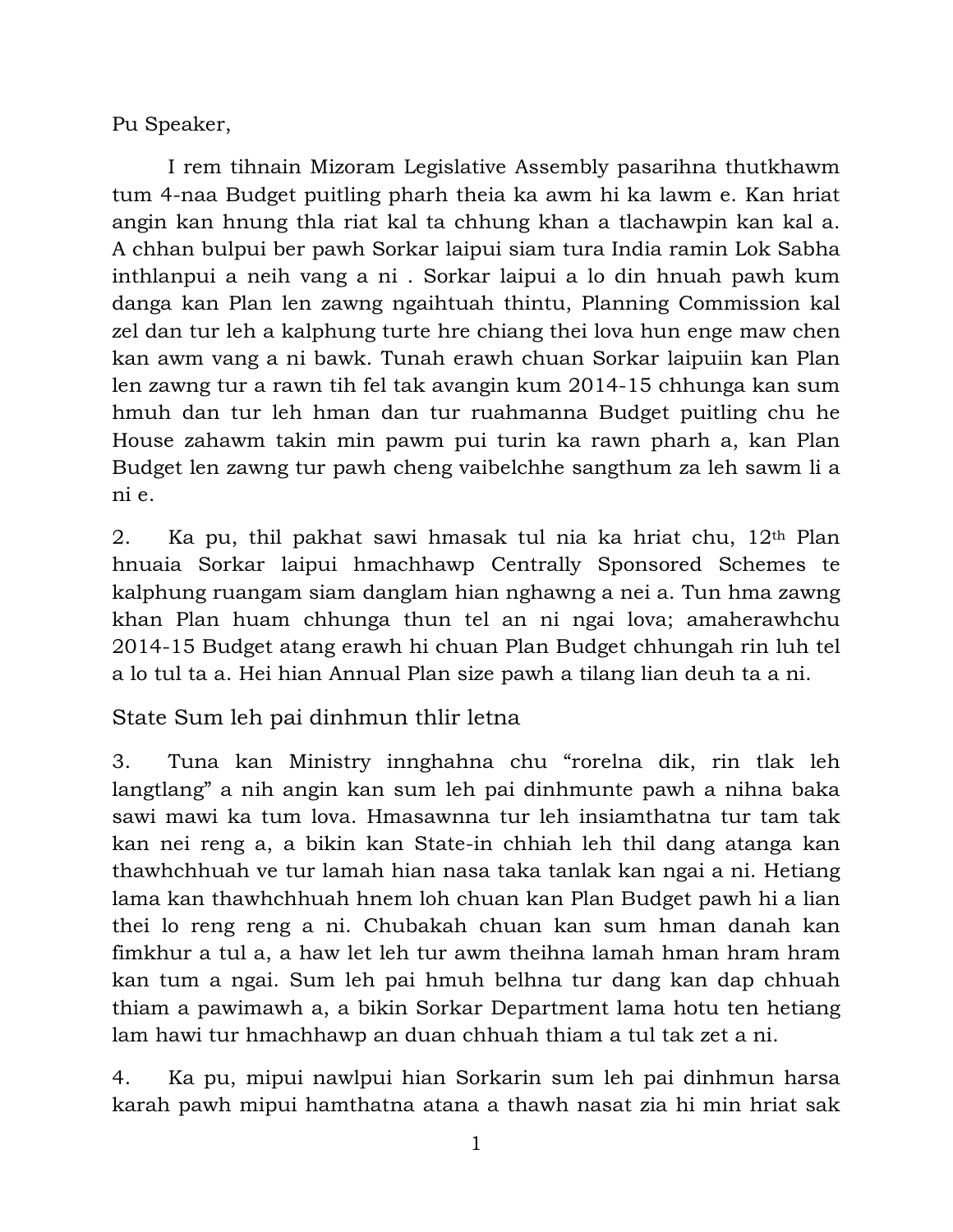ve se ka duh a. Mipui nawlpui hamthatna tura Sorkarin thlatin sum tam tak a hman thinna hlawm lian pathum chauh tal hi sawi lan ve thain ka hria. A chhan pawh heng thil pathuma kan pawisa hman thinte hi Sorkar tangka bawmpui tiruak thintu lian berte a nih vang a ni.

5. A hmasa berin, Sorkar hian mipui hnena man tlawm zawka hralh chhawn leh tur buhfai leina atan, thla tin cheng vaibelchhe 22 vel a hmang ziah thin. Mipuiin buhfai an lei chhawnna atanga sum lutin Sorkar pawisa hmanral a chhunkhah phak lohna chu thlatin cheng vaibelchhe 13 lai a tling a ni. Chuti a nih chuan kum khat chhunga sorkar-in buhfai avanga a hloh zat chu cheng vaibelchhe 156 lai a tling tihna a ni. Keini ang State pachhe tan chuan tam tham tak a ni. Amaherawhchu Sorkar chuan hei hi mipui laka kan bat nia kan hriat avangin kan ti tawp mai ngam lova; chuti a hnehin sum harsa karah pawh, RBI atanga 'Ways & Means' sum puk a ngaih pawhin thlatin khel lovin buhfai leina hi kan pe chhuak zat zat reng a ni.

6. A pahnihnaah chuan – power leina atana kan sum hman hi Sorkar tan phurrit a tling tak meuh a. State Sorkarin kum 2013-14 chhunga power leina atana a hmanral zat chu cheng vaibelchhe 183.14 a nih laiin Power & Electricity Department-in sum a hmuh let zat chu cheng vaibelchhe 109 a ni a. Mipuiten power unit khat zel kan hmanral manah hian Sorkar chuan cheng 4.79p min tum sak zel a, chu chu kan chawi zat tur atanga za zela 53 a tling a ni. Sorkarin hetianga thla tin min tum sak zat 'subsidy' hi cheng vaibelchhe 6.18 vel a ni a, kum khat chhunga min tum sak zat chu cheng vaibelchhe 74.14 vel lai a ni.

7. Pathumnaah chuan- Sorkar hian mipuite tan tui thianghlim pek hi a ngai pawimawh em em a, tui pump chhuahna atana thla tin Sorkar sum sen zat chu cheng vaibelchhe 5 a tling a ni. Hei hi mipuiten Tui bill kan chawi atanga Sorkar sum hmuh zawng zawng piah lama senso zat a ni. Heng kan sawi tak thil pathum avanga Sorkarin thla tin sum a hloh zat chu cheng vaibelchhe 24.18 vel lai a nih chu. Chuvang chuan mipuite pawhin a hming chauha kan chawi ve tur hi chu pek hreh lo ila, sum leh pai harsatna avanga chawi tur rate te hi tlema tih san a nih pawhin, phunnawi mai lovin Sorkar phurritte hriatthiam ve hi a tul a ni.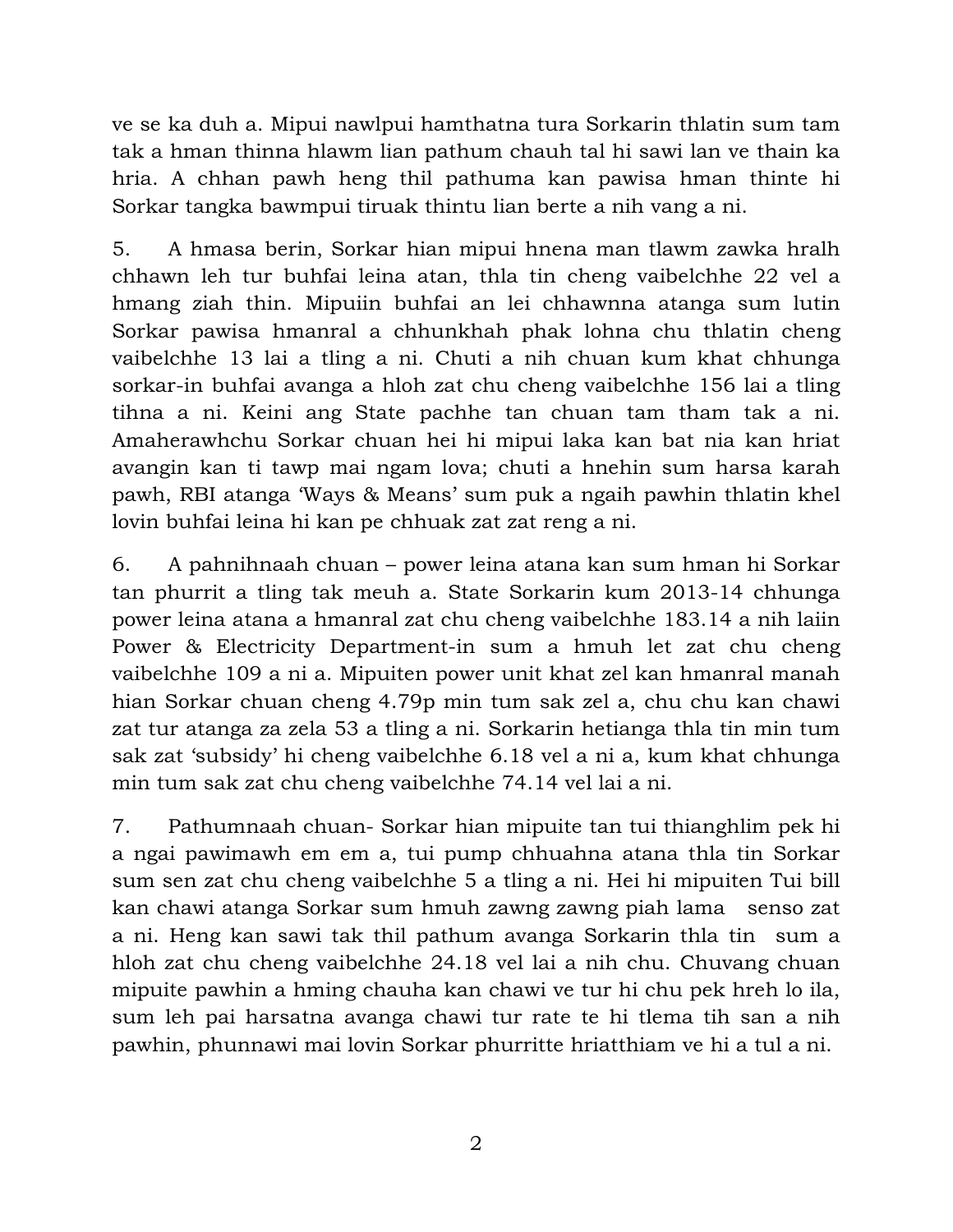8. Mi tam tak chuan kan State Plan Budget te, Sorkar laipui atanga tanpuina Grant hrang hrang kan hmuh thinte hi Sorkar laipui lama hotute biak thiam leh tlak tlum avanga pung thur thur thei niin an ngai thin a, hei hi an hriat sual vang a ni. A nihna dik takah chuan hetianga Sorkar laipui atanga State Sorkara sum sem dan tur chu Finance Commission rawtna leh ruahmanna anga tih a ni thin. Finance Commission-in State te tana tanpuina Award leh Grant hrang hrang a ruahmante pawh chuti maia dawn theih a ni lova, eng eng emaw State Sorkarin a zawm hmasak ngai khirh tak tak paltlang phawt a ngai thin. Chubakah, State Sorkarin kum khat chhunga a sum puk theih zat te pawh Thirteenth Finance Commission in a ruahman angin Ministry of Finance in a bithliah sak vek a ni. Chuvang chuan kan State Sorkar pawhin sum leh pai inenkawlna dan "The Mizoram Fiscal Responsibility And Budget Management Act, 2006" hnuaiah uluk leh fimkhur taka sum hman dan tur pawh a ruahman a ngai a ni.

9. Tun dinhmuna kan mamawh ber chu sum leh pai hman kawnga fir taka awm leh huaisen taka sum leh pai hmuhbelhna tur kawng thar dap hi a ni.

10. A hmanralna kawng chungchangah chuan Sorkar chuan inrenchemna tur Office Memorundum te a chhuah tawh a; chuti chung pawhin inhrekna tur tam tak a la awm a ni.

11. Sum hnar thar zawn chung changah chuan mipuite tana phurrit lutuk thlen si lova Sorkar pawh huaisen taka a kal a tul a. Tuna kan chhiah lakna tax rate leh user charge hrang hrangte pawh tih san a tul tak zet a ni. Amaherawhchu chutianga hmathar lakna tur kal kawng chu a thui bakah, mipui thlenga lungrualna a ngaih thin avangin a awlsam lo fo a ni.

12. Hetianga dinhmun khirhkhan taka kan awm mek chung pawh hian, State Sorkar chuan a theih tawpin hmasawnna kawng a zawh zel a, mi rethei leh chanhaite chawikan hi a ngaih pawimawh ber a ni. Zawhna pawimawh ber leh Sorkar hlawhtlin leh tlin loh tehna ber chu-Eizawnna nei lo leh retheite tan enge a tih? Zirna leh hriselna lam a ngai pawimawh em? Daikilkara mi chhumchhia ten Sorkar zar an zo pha ve em? tih te hi a ni.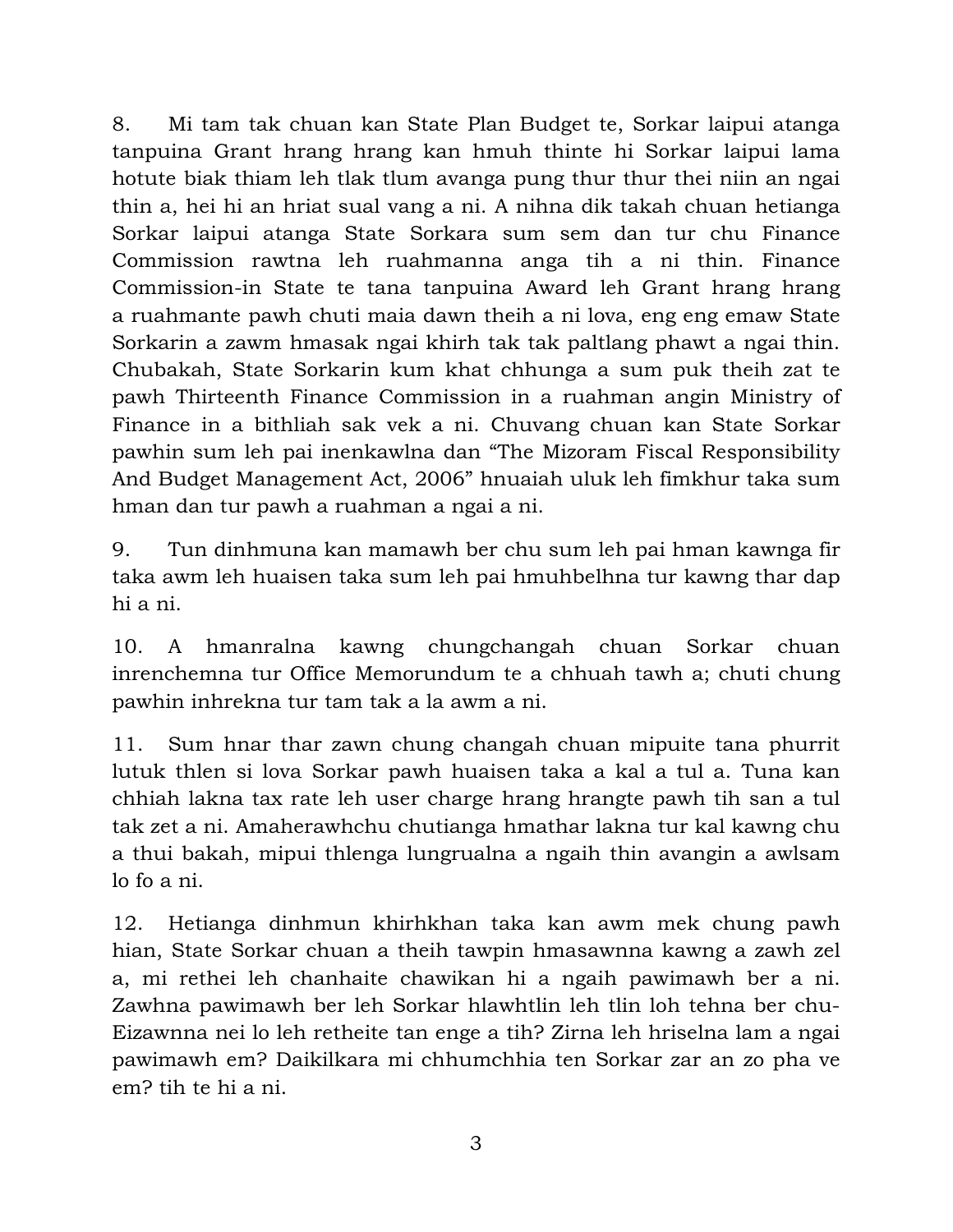## Kum 2014-15 atana sum ruahmanna

13. Pu Speaker, tunah chuan kum 2014-15 chhunga kan sum hmuh dan tur leh hmanral dan tur lam lo hawi tawh ila.

Revenue Receipts

14. Revenue Receipt chuan chhiah lak atanga sum hmuhna Tax revenue leh chhiah ni lo thil dang atanga sum hmuhna Non-Tax revenue te a huam a. Kum 2014-15 chhunga Tax revenue atanga kan hmuh tur zawng zawng chu cheng vaibelchhe 1301.24 ni tura beisei a ni a, hei hian keimahni State thawhchhuah ve tur State's Own Tax Revenue cheng vaibelchhe 270.39 leh Central Sorkarin chhiah a lakkhawm atanga min sem ve tur Share in Taxes cheng vaibelchhe 1030.85 a huam a ni.

15. Kum 2014-15 chhunga chhiah ni lo thil dang atanga kan hmuh zat tur chu cheng vaibelchhe 4578.22 ni tura chhut a ni a. Hei hian keimahni thawhchhuah ve tur cheng vaibelchhe 278.48 leh Central Sorkarin min puihna "Grants – in – aid" cheng vaibelchhe 4299.74 a huam a ni. He Grants hi Non-Plan hnuaiah cheng vaibelchhe 1114.50 a ni anga, Plan hnuaiah cheng vaibelchhe 3185.24 a ni ang.

# Capital Receipts

16. Capital receipt hnuaia kum 2014-15 chhunga sum hmuh tur beisei zat chu cheng vaibelchhe 517.12 a ni. Capital Receipt hian a huam chu State Sorkarin hmun hrang hrang atanga a pawisa puk (leiba) ' *Internal Debt of the State Government*' cheng vaibelchhe 456.07 te, Central Sorkarin loan anga State Sorkar a pek( leiba) *'Loans & Advances from the Central Government'* cheng vaibelchhe 21.05 leh State Sorkarin sum a puk tir atanga hmuhkir (leiba ni lo) '*Recoveries of Loans & Advances'*  cheng vaibelchhe 40 te a ni. Tichuan State Sorkar leiba Public Debt bik hnuaia kan hmuh tur chu cheng vaibelchhe 477.12 ni tura beisei a ni.

Pawisa hmanchhuah lam (Expenditure)

17. Pu Speaker, tunah chuan pawisa hman chhuahna tur lam han sawi ve thung ila.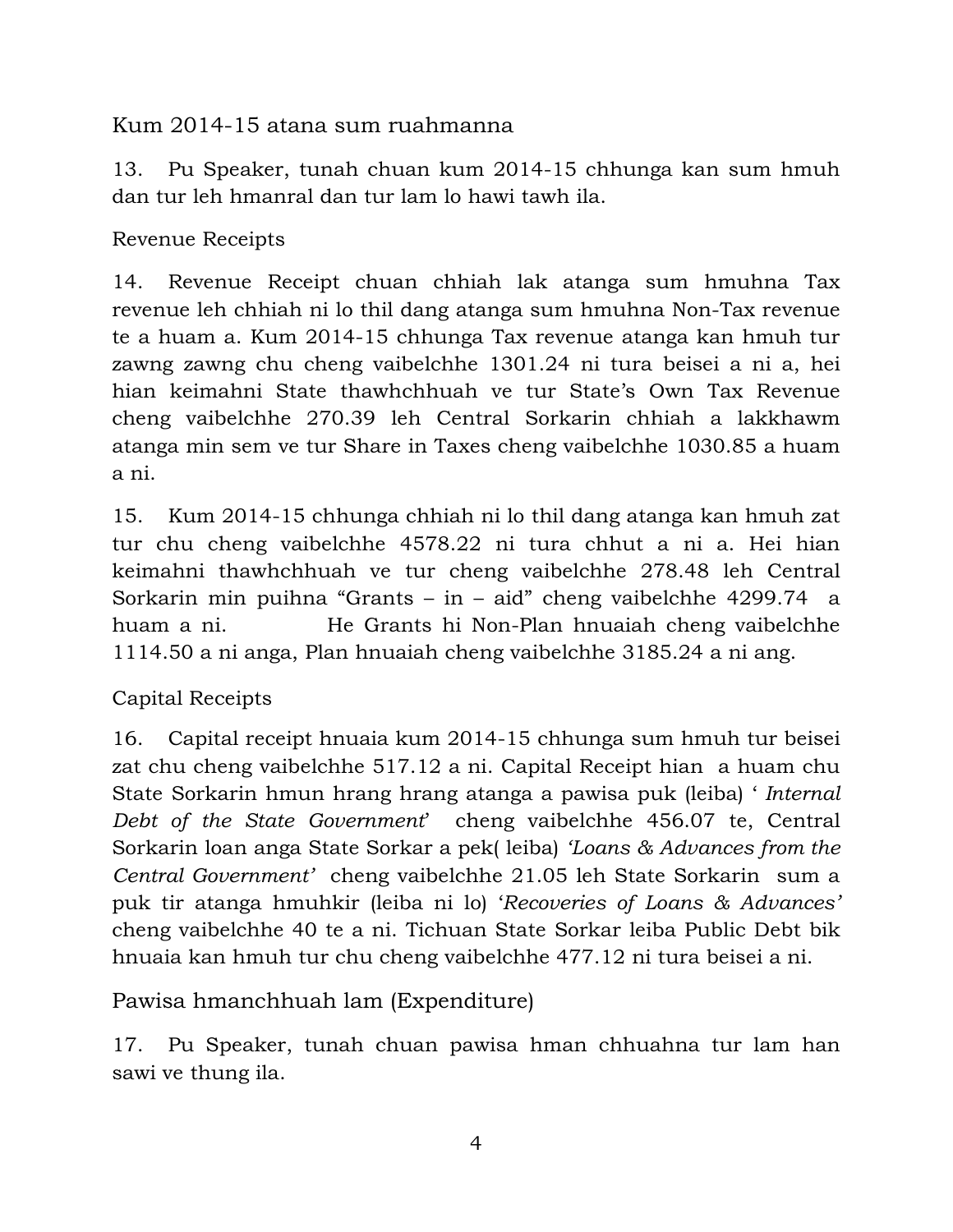18. Mizoram Sorkar sum bawmpui Consolidated Fund atanga kum 2014-15 chhunga hmanral tur zawng zawng ruahman zat chu cheng vaibelchhe 6951.06 a ni. Sorkar inrelbawlna leh inenkawlna atana sum hman zat tur Revenue Expenditure chu cheng vaibelchhe 5766.41 ni tura chhut a ni. Hmasawnna leh ram ruh rel siamna Capital Expenditure chu cheng vaibelchhe 1184.65 ni tura ruahman a ni. Sorkar bungrua leh hmanraw neihsa 'stock suspense' atanga pawisa hmuhchhuah tur chhut tel lova Consolidated Fund atanga hmanral tur zawng zawng zat chu cheng vaibelchhe 6478.68 a ni a, chutiang bawka chhut chuan Revenue Expenditure chu cheng vaibelchhe 5764.40 niin Capital Expenditure chu cheng vaibelchhe 714.28 a ni ang.

19. Plan Expenditure hi cheng vaibelchhe 3140 tura ruahman a nih laiin Non-Plan Expenditure tur chu cheng Vaibelchhe 3811.06 a ni.

Annual Plan 2014-15

20. Pu Speaker, tunah chuan Annual Plan 2014-15 bik chungchang lo sawi tawh ila.

21. Plan atana sum hman tur ruahman cheng vaibelchhe 3140 chhungah hian sector hrang hranga sum hman tur ruahman dan chu hetiang hi a ni.

(i) Agriculture & Allied Activities tan cheng vaibelchhe 513.77

- (ii) Rural Development tan cheng vaibelchhe 242.22
- (iii) Special Area Programme tan cheng vaibelchhe 131.47
- (iv) Irrigation & Flood Control tan cheng vaibelchhe 70.96
- (v) Energy tan cheng vaibelchhe 84.57
- (vi) Industry tan cheng vaibelchhe 92.15
- (vii) Transport tan cheng vaibelchhe 229.64
- (viii) Communications tan cheng vaibelchhe Rs.14.06
- (ix) Science, Tech. & Environment tan cheng vaibelchhe 1.90
- (x) General Economic Services tan cheng vaibelchhe 363.36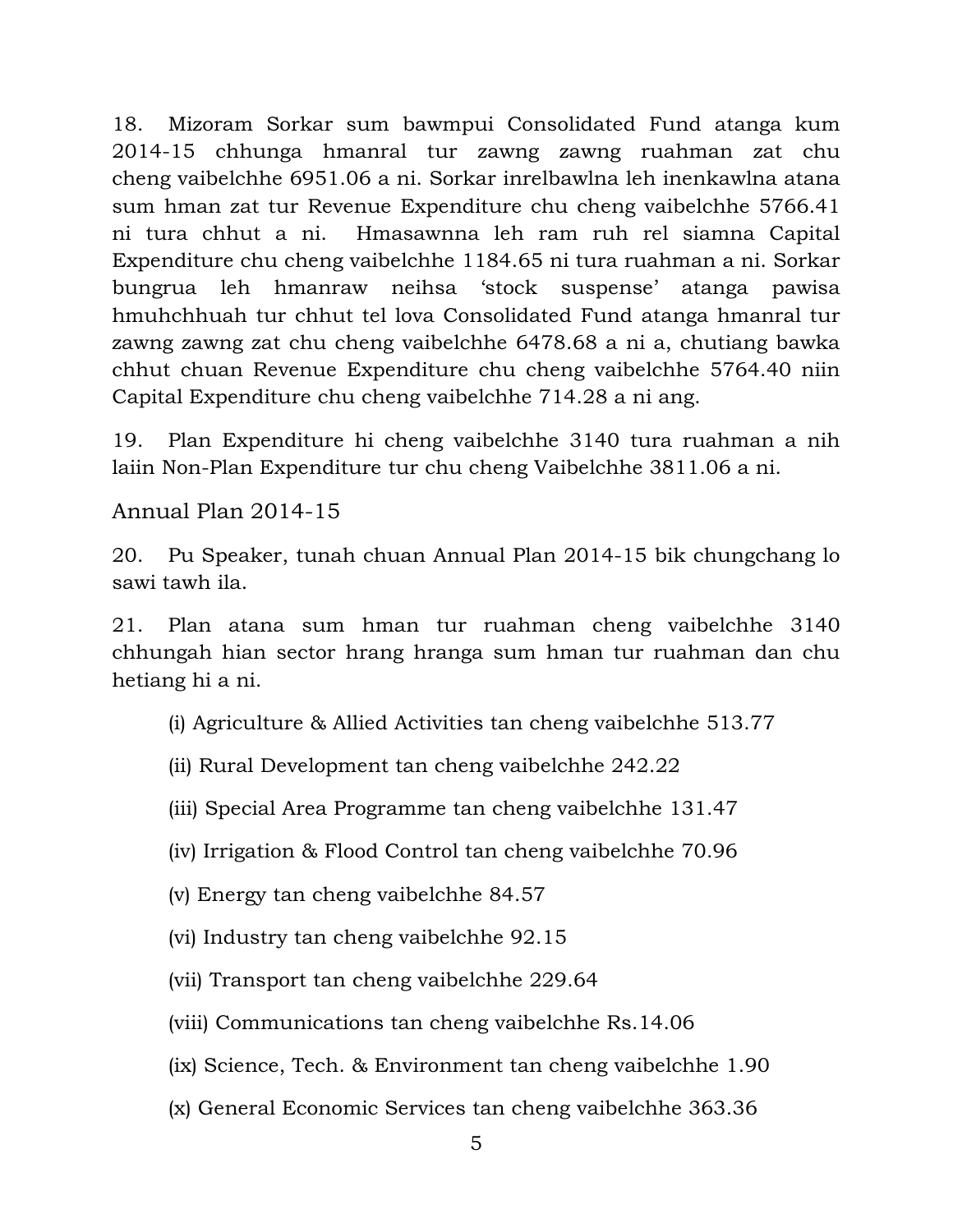(xi) Social Services tan cheng vaibelchhe 1279.09

(xii) General Services tan cheng vaibelchhe 116.81

Sector Pawimawh zualte (Priority Sectors)

22. Tunah chuan plan hnuaia thawh tur ruahmanna leh State Sorkar hlawhtlinna te han tarlang ila.

Sorkar Ngaih Pawimawh –NLUP

23. New Land Use Policy hi Sorkar-in a ngaih pawimawh ber a ni. Hemi atan hian Special Plan Assistance atangin Department 9 ten 2014-15 chhunga NLUP an kalpui chhunzawm theih nan cheng vaibelchhe 317.32 chu ruahman a ni.

24. NLUP hi January ni 11, 2011 atang khan ram pum huapin khawtlang ei leh bara hmasawnna ni turin bul kan tan a. Hemi atang hian kan State chuan kawng hrang hrangin hma kan sawn phah nasa em em a , abik takin Agriculture leh a kaihhnawih eizawnna kawngah a ni leh zual a. NLUP in a tum bulpui ber chu tlangram lo neih dan tha lo tak chu mirethei leh kuthnathawk miten an lo bansan a, hmun nghet neia kawng awlsam zawk leh hlawk zawk sia ei leh bar kawnga an lo intodelhna atana tih a ni ber a.

25. NLUP hian kan ram economy chu nasa takin a siam tha a, tlangram lo neih dan hlawk lo leh tha lo zawk kal sanin eizawnna tha zawk kawng dang min siam sak nasa a ni. NLUP hnuaiah hian hlawk zawka lo neih (commercial farming) te, thil thar chhuah sawngbawlna lama eizawnna te, ran vulh te, sangha khawi te, Silk pangang khawi hmanga eizawnna te, sum chang thlai chin te a huam tel vek a. Chu chuan NLUP dawngtute sum leh pai dinhmun pawh a siam tha nasa em em a ni.

26. Kum 2011 a NLUP bul tan a nih tirh atang khan kum nga chhungin chhungkua nuai khat leh sing hnih chu NLUP hnuaiah tanpuina pek tura ruahman chhin a ni a. Amaherawhchu kum thum lek chhungin hengte hi NLUP hnuaiah kan tuam zo ta mai a, State Sorkar chuan chhungkaw singkhat leh sangnga dang tuam belh leh ni se a ti a. Chumi atan chuan chhungkua singkhat chu thlan fel tawh a ni bawk.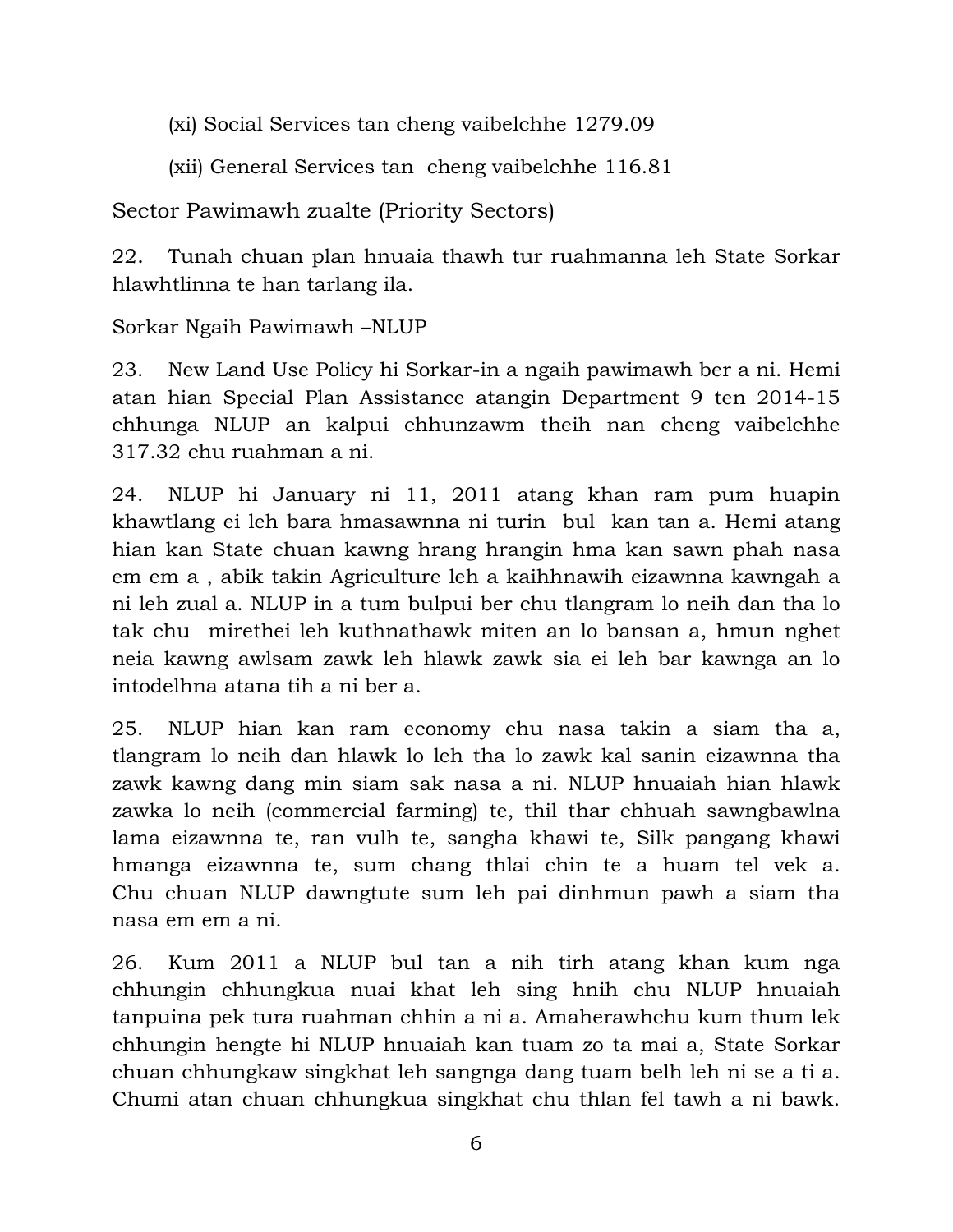Tichuan, a za vaiin NLUP hnuaia kan tuamhlawm theih zat tur chu chhungkua nuai khat leh singthum leh sang nga an ni ang.

27. Mizoram Sorkar chuan hmasawnna tluantling leh mitin thleng phak nei turin ngaihtuahna nasa takin a seng a. UNO hnuaia agency hrang hrangte nen inbiakna neiin, mipuiten eizawnna tha bakah nitin khawsakna awlsam zawk an neih theihna tura ruahmanna siam turin, UNO hnuaia mithiamte finna chhawr tangkai dan kawng a zawng a. Tichuan, October ni 16, 2014 khan Mizoram sorkar chuan United Nations Organisation (UNO) nen thawh dunna thuthlung chu a lo ziak ta a ni.

28. He hma thar lak tura ngaih pawimawh turte chu- ei leh bar thianghlim leh hnianghnar neih te, nitin khawsak mamawh atana intodelh te, min hualveltu environment veng him chung leh tichhe lova energy mamawh inphuhruk te, kan eco-system (mihring, thil nung dangte leh ram leilung leh boruak inbuk tawk) ti chhe lova mamawh inphuhruk chho zela khawsak awlsam zawkna kawng zawnte a ni ang. Hei bakah hian ramdang atanga ran natna lo lut tur ven kawnga thawhdun pawh a huam tel bawk a ni.

Hriselna lam (Healthcare)

29. Mizoram Sorkar chuan kum 2008 atang khan Mizoram Health Care Scheme chu a lo kalpui tawh a, hei bakah hian Rastrya Swasthaya Bima Yojana (RSBY) kan tih mai chu BPL chhungkaw bik tan a kalpui mek bawk. Mizoram Health Care Scheme hnuaiah chuan APL chhungkua pawh nise, an chhungkuaah Sorkar hnathawk an awm loh chuan an leng vek a. Health insurance a nih angin Damdawi Ina enkawl an nih pawhin, an senso chu cheng nuai thum thlengin he scheme hnuaiah hian an inziak lut a nih chuan an bill let leh thei a ni.

30. December ni 10, 2012 khan khum 150 awmna State Referral Hospital chu kan Chief Minister zahawm tak chuan a hawng a, tun thlengin tluang taka kal pui zel a ni. He Hospital enkawl tur hian hnathawktu tur post 137 chu siam thar a ni a, a thawk tur pawh lak tum mek an ni. Khum 400 awm thei tur a ruahman mek a ni bawk.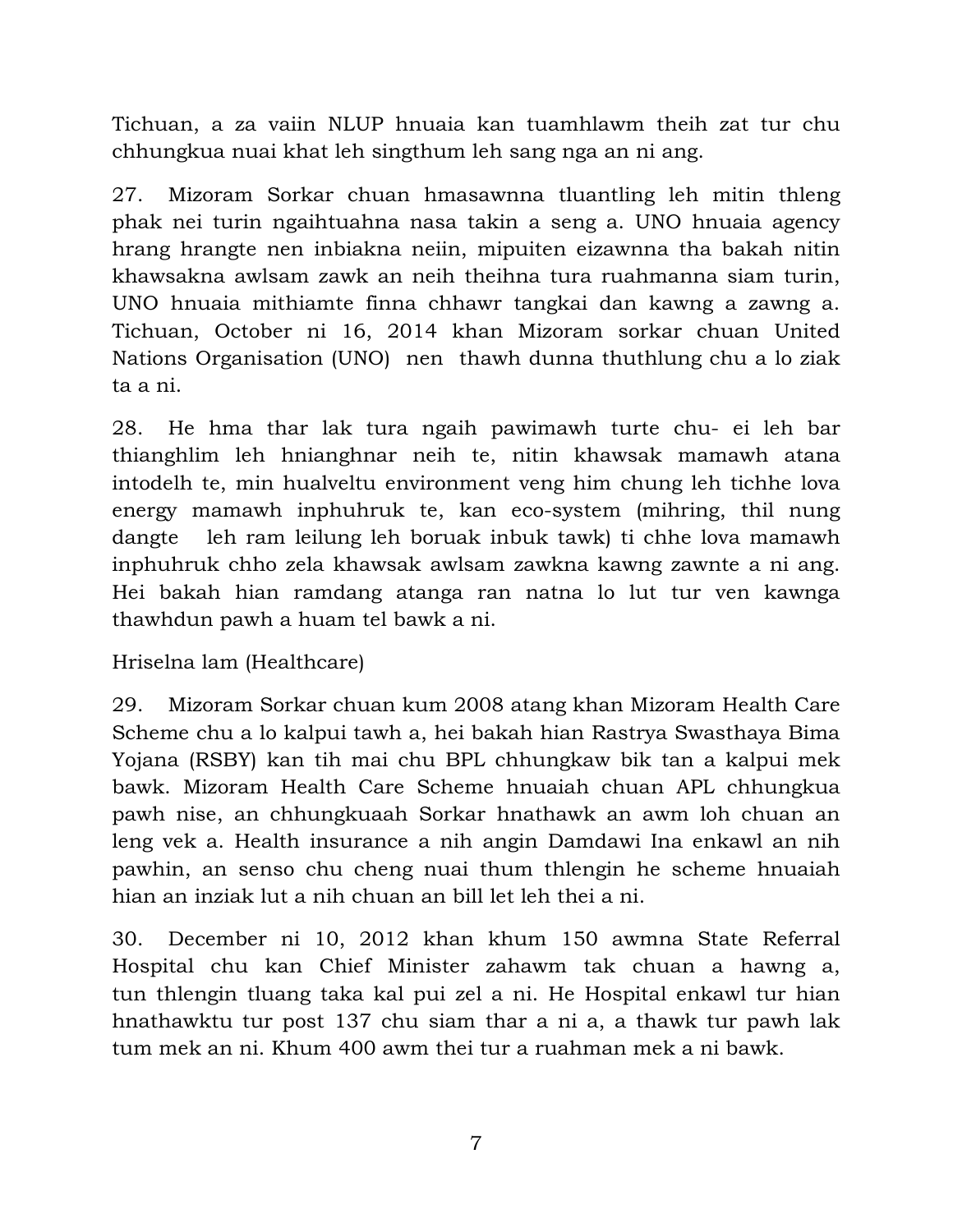31. Mizoram sorkar chuan Medical College neih theihna turin chak takin hma a la mek zel a. State Referral Hospital hi Medical College in thuthmun atan a hmang dawn a, Medical College kan neih theihna turin Committee pawimawh hrang hrang pawh din a ni a, Medical Council of India ah College din phalna hi dil mek a ni . He Medical College hi kum 2015 August thlaah zirlai 50 neia hawn hman ngei tum a ni.

32. Kum 2014-15 atana Plan sum ruahman atangin Health Services tan cheng vaibelchhe 164.55 ruahman a ni a, Hospital & Medical Education tan cheng vaibelchhe 39.18 ruahman niin heta tanga cheng vaibelchhe 4.65 chu RSBY leh unorganized worker-te social security atan ruahman a ni.

Education & Human Resource Development

33. Mizoram Sorkar chuan zirna lam a ngai pawimawh hle a, zirtirtu pakhat zelin zirlai 14 zel enkawl ang an ni a, chu chu India ram pum huap ang pawhin a tha hle a ni. Ziak leh chhiar thiam pawh mihring za zela 92.28 niin India ramah a sang berte zing a mi kan ni. School kal rual naupang zingah zirna school-a inziak lut hi za zelah za kan tlin tep bawk a ni. Tun dinhmunah chuan Sorkarin a ngaih pawimawh ber chu zirna quality tha neih hi a ni.

34. Mizoram hi India ram State te zingah zirna siam thatna lama Education Reforms Commission din hmasa berte zinga mi a ni a, he Commission-in zirna siam thatna tura rawtna a neihte pawh zawi zawiin tihhlawhtlin chhoh mek a ni bawk. Chung zinga a langsar zual chu Hindi lam inzirtir uar hi a ni a, tunah hian CSS hnuaiah Hindi zirtirtu 1305 rawih mek an ni.

35. Education Reforms Commission-in rawtna a neih zinga ataka hmalakna thenkhat han tarlang ila-

(i) Zirna school tha tawk lo leh te lutuk engemaw zat chu sawikhawm an ni.

(ii) Zirna in hrang hranga zirtirtu training la nei lo chu private school-a thawk pawh ni se training pek an ni a, Zirtirtu 2035 lai training pek thar leh an ni.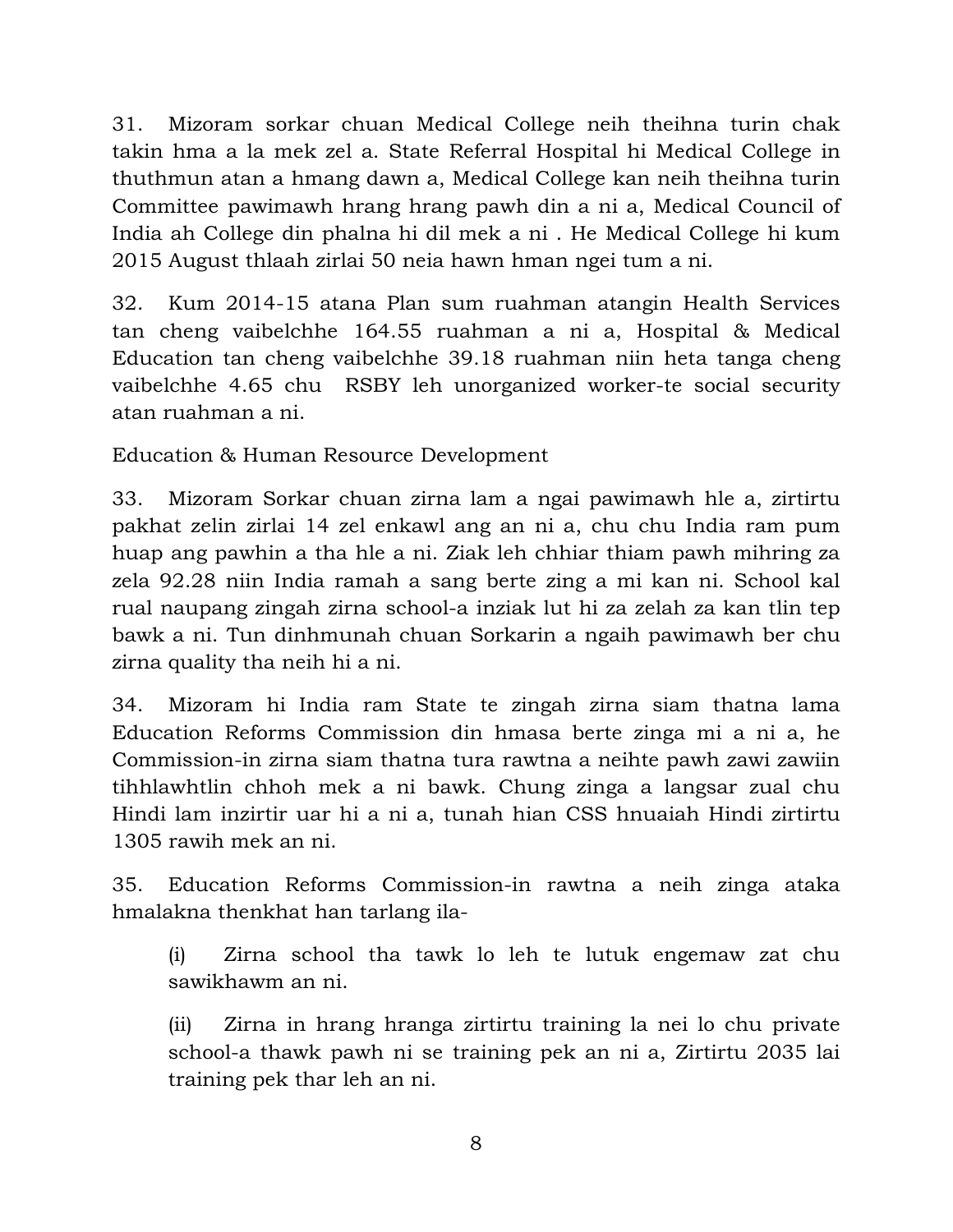(iii) India ram hmun tam zawka an kalpui angin High School-a bet thin Class VIII chu Middle Schoolah sawn a ni a, Middle School te pawh Class Room sakbelh sak an ni.

(iv) College zawng zawngah Internal Quality Assuarance Cell (IQAC) din a ni.

(v) School inenkawlna a lo that zawk theih nan Endiktu Pawl din a ni .

(vi) Hindi inzirtirna a lo that zawk theih nan Hindi zirlaibuahte Roman Script leh Devnagiri Script te hman tel a ni a. Sorkar school zawng zawng zawngah leh Aided Middle School leh Aided High School-ah te Hindi zirtirtu pek vek an ni bawk.

(vii) Ziak leh chhiar thiam tam lama hma kan lo sawn leh zual theih nan literacy drive neih a ni a, State Level Mission Authority (SLMA) pawh tih nun thar leh a ni.

36. Kum 2014-15 atana Plan sum ruahman atangin School Education tan Cheng vaibelchhe 417.28, SCERT tan cheng vaibelchhe 17.60, Higher Education atan cheng vaibelchhe 117.65, Scholarship board tan cheng nuai 40, Sainik School tan cheng vaibelchhe 16.68 leh Technical Education atan cheng vaibelche 4.50 te ruahman a ni.

Sports, Youth and Skill Development

37. Mizoram Sorkarin Sports tihhmasawnna atan naupang talent nei thate a zawn chhuah dan 'Catch Them Young' chuan sports discipline hrang hrangah rah tha a chhuah mek zel a. Olympic Vision 2016 kal puina hnuaiah sports tui mite chu sports discipline hrang hrang-Archery, Taekwondo, Judo, Badminton, Shooting leh Hockey-ah te training ngawrh taka neih pui mek an ni. 2016 Olympic lo awm turah Mizoram atanga Olympic Contingent intirh ngei beisei a ni.

38. Mizoram hi Football lamah India ramah hmasawn fi lawr tak kan ni a, tunhnai a Mizoramin National Championship Santosh Trophy a lak leh Dr.T. Ao Football Tournament-a hnehna lukhum a khum hian a tilang chiang awm e. Sports discipline hrang hrang tihhmasawnna tura infrastructure pawh State chhung hmun tinah siam belh mek zel a ni a,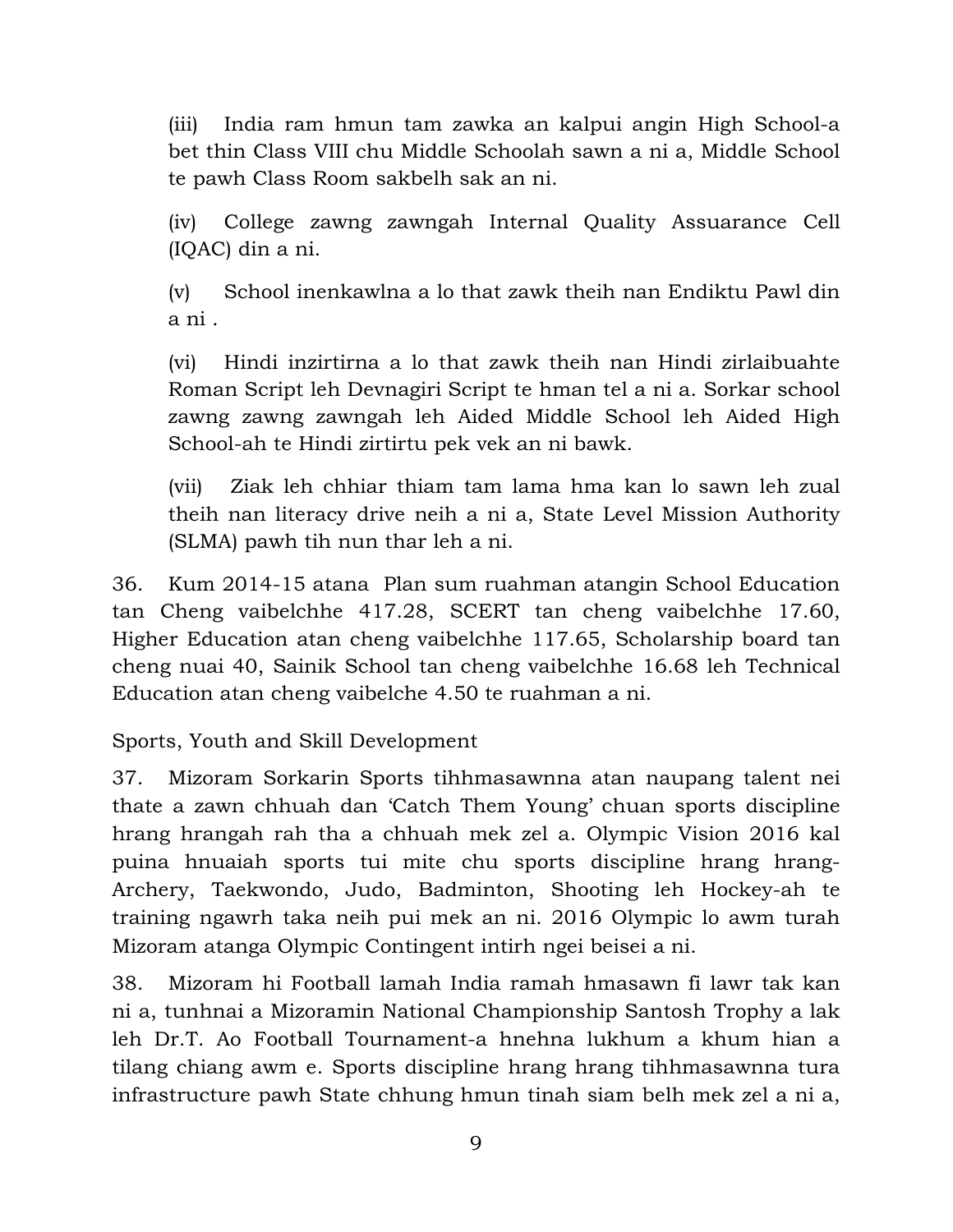sports discipline hrang hranga tuimi kan thalaite an phur em em a ni. Ram hmasawnna tilang chiangtu ber pakhat chu Sports lama hmasawnna hi a ni.

39. Mizoram Youth Commission chuan State pawn lama Mizo thalaiten eizawnna an hmuh theihna tur kawng nasa takin a dap a, tun kum hnih kal ta chhung khan Mizo thalai tam takin hna an hmuh phah a ni. Tunhnaia din Mizoram Skill Development Board chuan thalaiten hna an hmuh theihna tura thiamthil bik an zir dan tur kawng a ngaihtuah reng bawk a ni.

40. Kum 2014-15 Plan fund atangin Sport & Youth Services tan cheng vaibelchhe 21.43 ruahman a ni.

### Energy Sector

41. Mizoramin tun dinhmuna kawlphetha a siam chhuah theih zat chu Mega Watt 29.35 chauh a ni a, chu chu Mizoramin kawlphetha siam chhuah theih a neih zawng zawng atanga chhutin za zela pahnih chauh a ni. Mega Watt 60 siam chhuak thei tur Tuirial Hydro Electric Project chu kum hnih khat chhunga commission theih tura beisei a ni a, chu chuan kawlphetha lama indaih lohna pawh tlemin a ti zia awm thei ang.

42. Kawlphetha tam zawk siam chhuak thei turin Hydel Project te neih belh tuma hmalak mek a ni.

### *Small & Micro Hydel Projects thawh lai mek te*

43. Tlawva Small Hydel Project , Mega watt 5 pe chhuak thei tur leh Kawlbem Small Hydel Project, Mega Watt 3.5 pe chhuak thei tur te chu March, 2017 ah zawh hman tum a ni. Mega Watt 0.1 pe chhuak thei tur Tuiriza Micro Hydel Project leh Tuiching Micro Hydel Project te chu March, 2015 ah zawh hman tum a ni bawk.

### *Hydel Projects Independent Power Producers (IPP) hnena pek te*

44. Mega Watt 460 siam chhuak thei tur Kolodyne Phase-II te, Mega Watt 80 pe chhuak thei tur Bairabi Dam Project te, Mega Watt 42 pechhuak thei tur Tuivawl Hydro Electric Project te, Mega Watt 75 pe chhuak thei tur Mat Hydro Electric Project te, Mega Watt 635 siam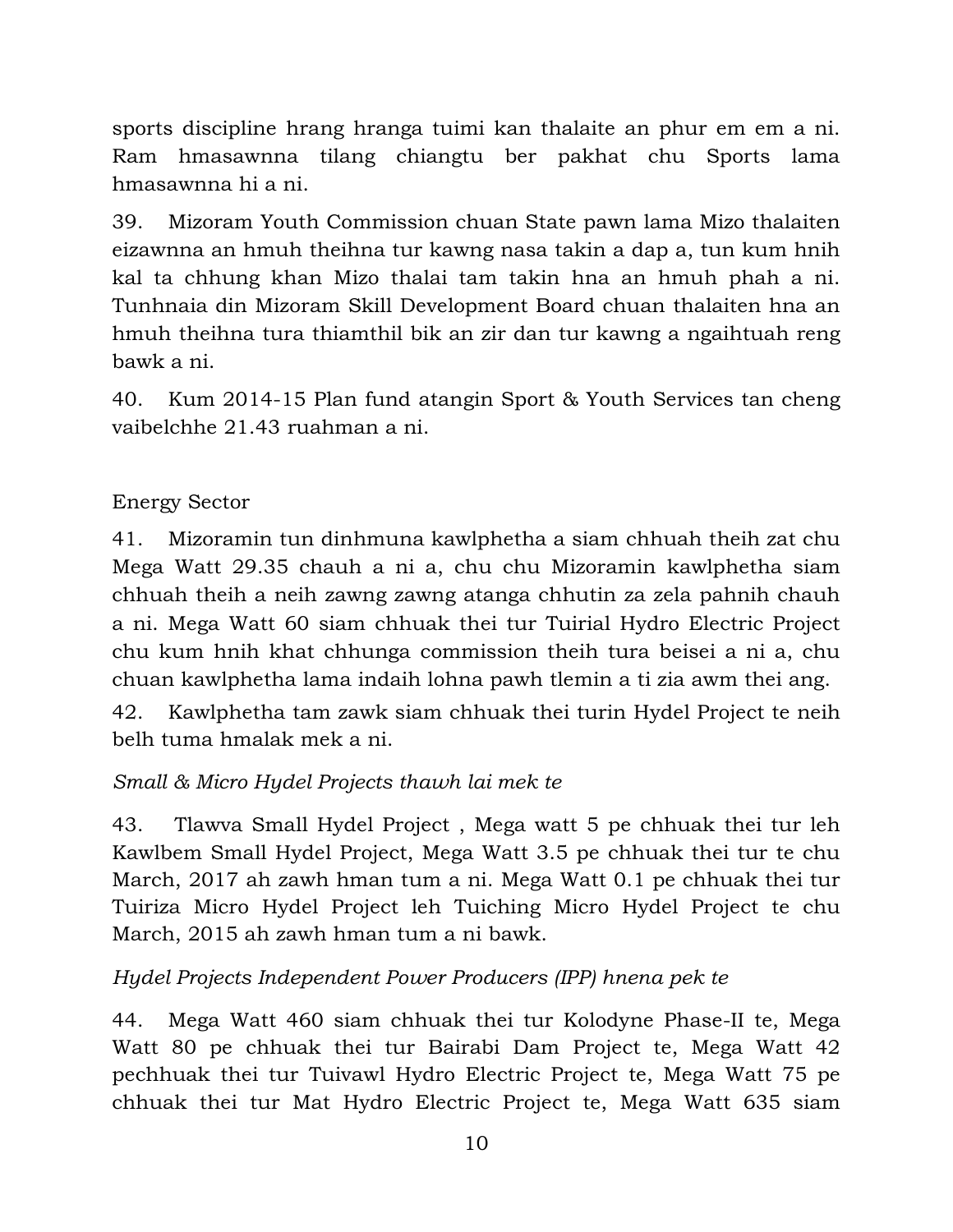chhuak thei tur Chhimtuipui Hydro Electric Project te, Mega Watt 815 siam chhuak thei tur Lungreng Hydro Electric Project te leh Mega Watt 54 siam chhuak thei tur Tlawng Hydro Electric Project te chu a thawktu tur Company hrang hrang te nen inremna thuthlung MoU ziah fel tawh a ni.

# *Small Hydel Projects DPR peih tawh te (1MW to 25MW)*

45. Tuirini SHP (25MW), Iva SHP (3MW), Ngengrual SHP (1MW), Tuikum SHP (3.5MW), Tuisih SHP (2MW) leh Khawchhaktuipui SHP (3MW) te chu Detailed Project Report (DPR) peih fel tawh a ni.

# *Hydel Projects DPRs siam leh tur te*

46. Heng bakah hian Mega Watt 106 siam chhuak thei tur Tuichang Hydro Electric Project leh Mega Watt 60 siam chhuak thei tur Tuipui Hydro Electric Project te chu DPR buaipui mek a ni.

47. RGGVY scheme hnuaiah electric la awm lohna khua 111 ah electric pek a ni tawh a. Intensive Electrification (IE) hnuaiah khua 378 chu Electric pek an ni tawh a, a thlawnin BPL chhungkua 15,893 hnenah connection pek an ni bawk. Thingtlang lama power distribution line tha zawk a awm theih nan Central Sorkar chuan 11 KV line leh 33 KV line sub-station chu hmun hrang hrangah siam a remti a, hemi atan hian cheng vaibelchhe 73.36 vel sen a ngai dawn a ni.

48. Kum 2014-15 Plan pawisa atangin Energy sector tan cheng vaibelchhe 84.57 ruahman a ni a, heta tanga cheng vaibelchhe 84.03 chu power atan, cheng nuai 42 chu Non-Conventional Sources of Energy Programme (NCSEP) atan leh cheng nuai 12 chu Integrated Rural Energy Programme (IREP) atan a ni.

Transport and Connectivity:

49. Asian Development Bank (ADB) hnuaiah Serchhip –Buarpui road chu siam that tura hma lak mek a ni a. A kawng pum pui sei zawng hi kilometre 55 niin Project cost tura ruahman hi cheng vaibelchhe 252.90 a ni.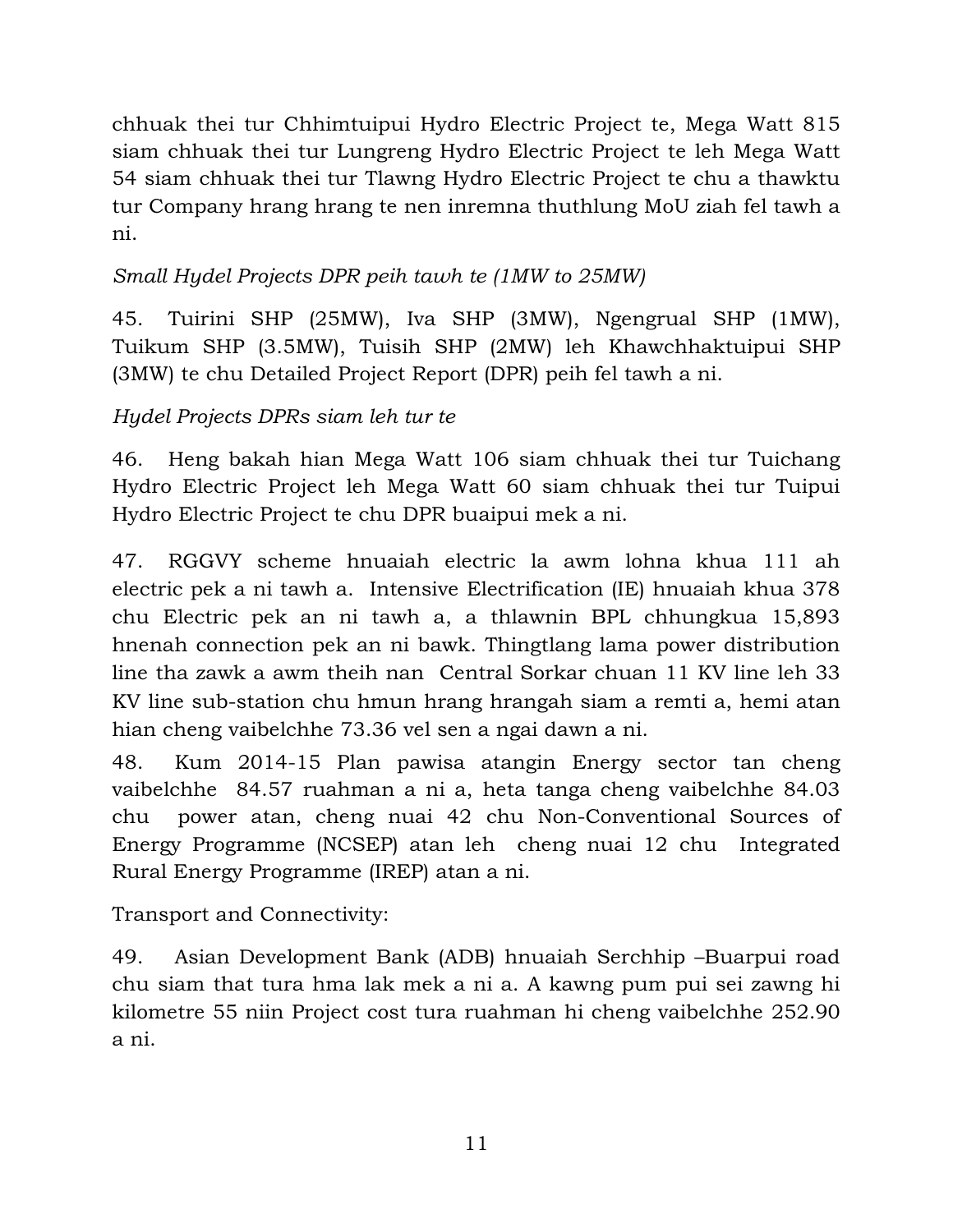50. World Bank hnuaiah Mizoram PWD chuan kawng 3 thawh turin hma a la mek a, a hmingah Mizoram State Roads –II Regional Transport Connectivity Project vuah a ni. Chungte chu-

- (i) *Improvement & Upgradation of Chhumkhum Chawngte Road*. Kawng thui zawng km 41.53 niin senso zat tur chu cheng vaibelchhe 270.27 a ni.
- (ii) *Improvement & Upgradation of Champhai Zokhawthar Road*. Kawng thui zawng km 27.25 niin senso zat tur chu cheng vaibelchhe 222.32 a ni.
- (iii) *Improvement & Upgradation of Tlabung Kawrpuichhuah Road.* Kawng thui zawng km 12 niin senso zat tur chu cheng vaibelchhe 180.16 a ni.

51. Central Road Fund (CRF) hnuaiah kawng 2 laih tura ruahman a ni a, chungte chu-

- (i) *Strengthening of River Tuipui Biate Road.* Kawng thui zawng km 22 niin senso zat tur chu cheng vaibelchhe 8.80 a ni.
- (ii) *Strengthening of Aizawl W.Lungdar Road.* Kawng thui zawng km 37 niin senso zat tur chu chengvaibelchhe 11.56 a ni.

Central Road Fund (CRF) hnuaia heng hna 2 thawhna tur hian kum 2014-15 chhungin cheng vaibelchhe 12.68 chu ruahman a ni.

52 PMGSY (CSS) hnuaia thawh turin kawng siam ngai 29 thlan tawh a ni a, hna pawh thawh mek a ni. A vaia senso ngai zat tur chu cheng vaibelchhe 284.56 a ni a**,** kum 2014-15 chhunga heng hna atana sum hman tur ruahman zat chu cheng vaibelchhe 56 a ni**.** PMGSY Scheme hnuai-ah hian khaw 164 te inkal pawhna chu siam zawh tawh a ni.

53. Kum 2014-15 Plan fund atangin Road & Bridges atan cheng vaibelchhe 225.43, Inland Water Transport atan cheng nuai 5, Road Transport atan cheng vaibelchhe 3, Motor Vehicle Wing tan cheng nuai 85 leh Civil Aviation atan cheng nuai 30 ruahman a ni.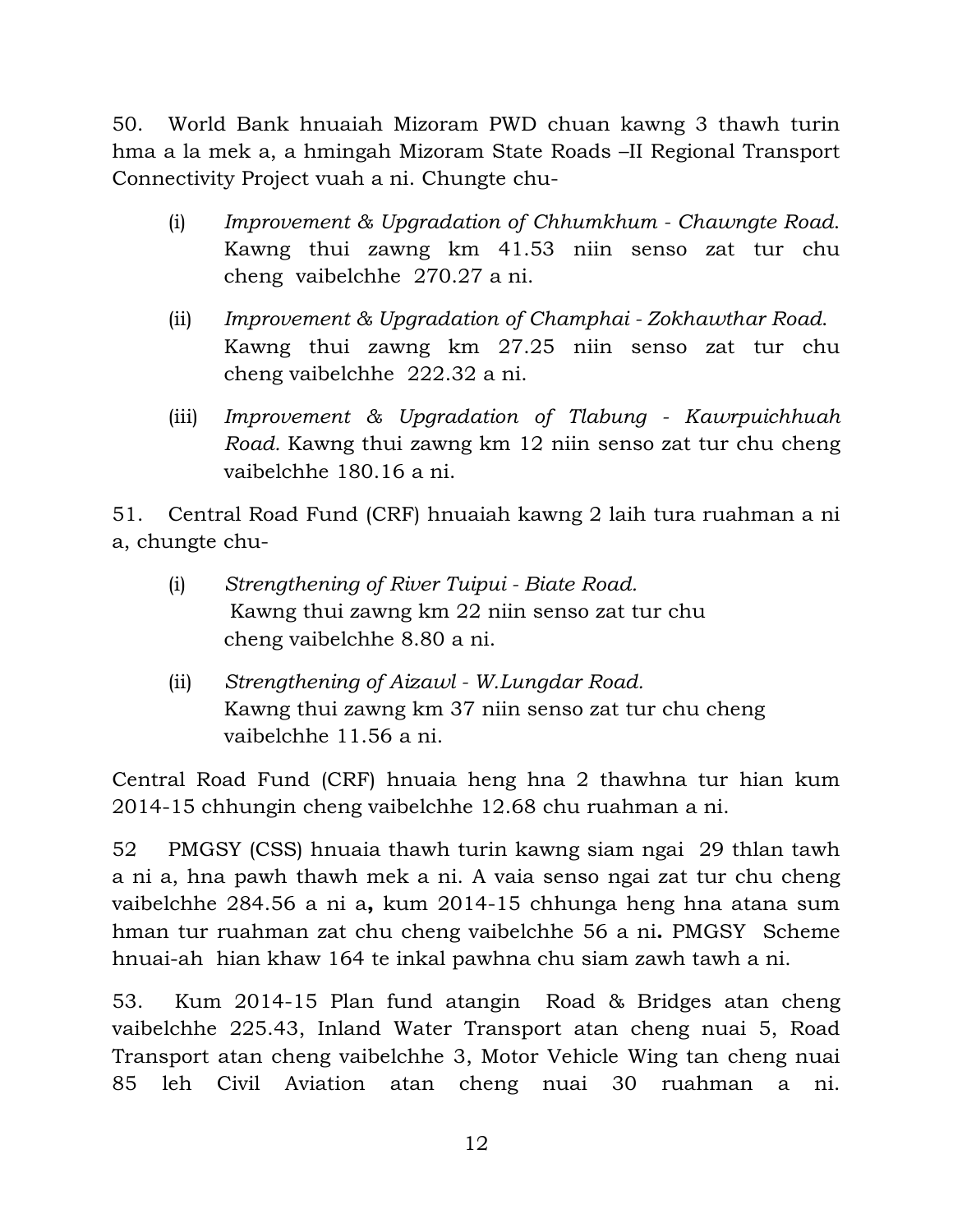Tichuan, Transport Sector hnuaia plan sum ruahman zawng zawng zat chu cheng vaibelchhe 229.63 a ni.

Industries and Minerals

54. Industry lama hmasawnna hi State economy siam tha tur chuan a pawimawh hle a, chuvang chuan Mizoram Industrial Policy 2012 chu duan a ni. Mau hmanna Industry ah te, puantah leh kut themthiamna lamah te, micro enterprise leh cottage industry lamah te a hlutna tipung tura beih 'value addition' chu uar taka kal pui a ni a. Silk pangang khawi lamah pawh Sorkar chuan hma a la zela, chhungkaw tam takin eizawn nan an hmang mek a ni. Heng Silk thar chhuahte hian Handloom Industry pawh nasa takin a tihmasawn a ni.

55. Oil leh Natural Gas zawn chhuah hna chuan kan State pum area za zela 58.9 a tuam zo tawh a. ONGC-in block hnihah a dap chhuah hna an thawk a, Oil India Limited-in State lailiah an zawng bawk a, Reliance Natural Resources chuan State chhung chhim lamah an dap mek bawk a ni. ONGC chuan Kolasib District chhunga Meidum khuaah natural gas an lai chhuak a, engzata tam nge awm tih erawh chu la chhutchhuah tur a ni. Oil India Limited chuan Aizawl District chhunga Maubuang khaw ramah an verh mek a, Thenzawl leh Keifangah pawh verh thuai tum a ni. State sorkar chuan heng company-te hnen atang hian Petroleum Exploration Licensing Fees cheng vaibelchhe 2.35 a hmu tawh a ni. Heng kan resource neihte hi lakchhuah a nih tak tak hunah chuan State economy hian nasa takin a than phah ngei ang.

56. Industries and Minerals sector atan hian Plan fund cheng vaibelchhe 92.14 ruahman a ni.

Drinking Water and Sanitation

57. PHE Department chuan National Rural Drinking Water Programme (NRDWP) hnuaiah kum 2014-15 chhungin thingtlang khua 51 ah tui thianghlim in tur pek a tum a. India Sorkar laipuiin kum 2014-15 a hman tur Programme fund atan cheng vaibelchhe 39.57 a ruahman a. Tin, Support fund atan cheng vaibelchhe 2.21, tui thianghlim leh thianghlim loh enfiahna leh vil zui nan cheng vaibelchhe 1.33, avaiin cheng vaibelchhe 43.11 zet sum hman tur a rawn bituk tawh a ni.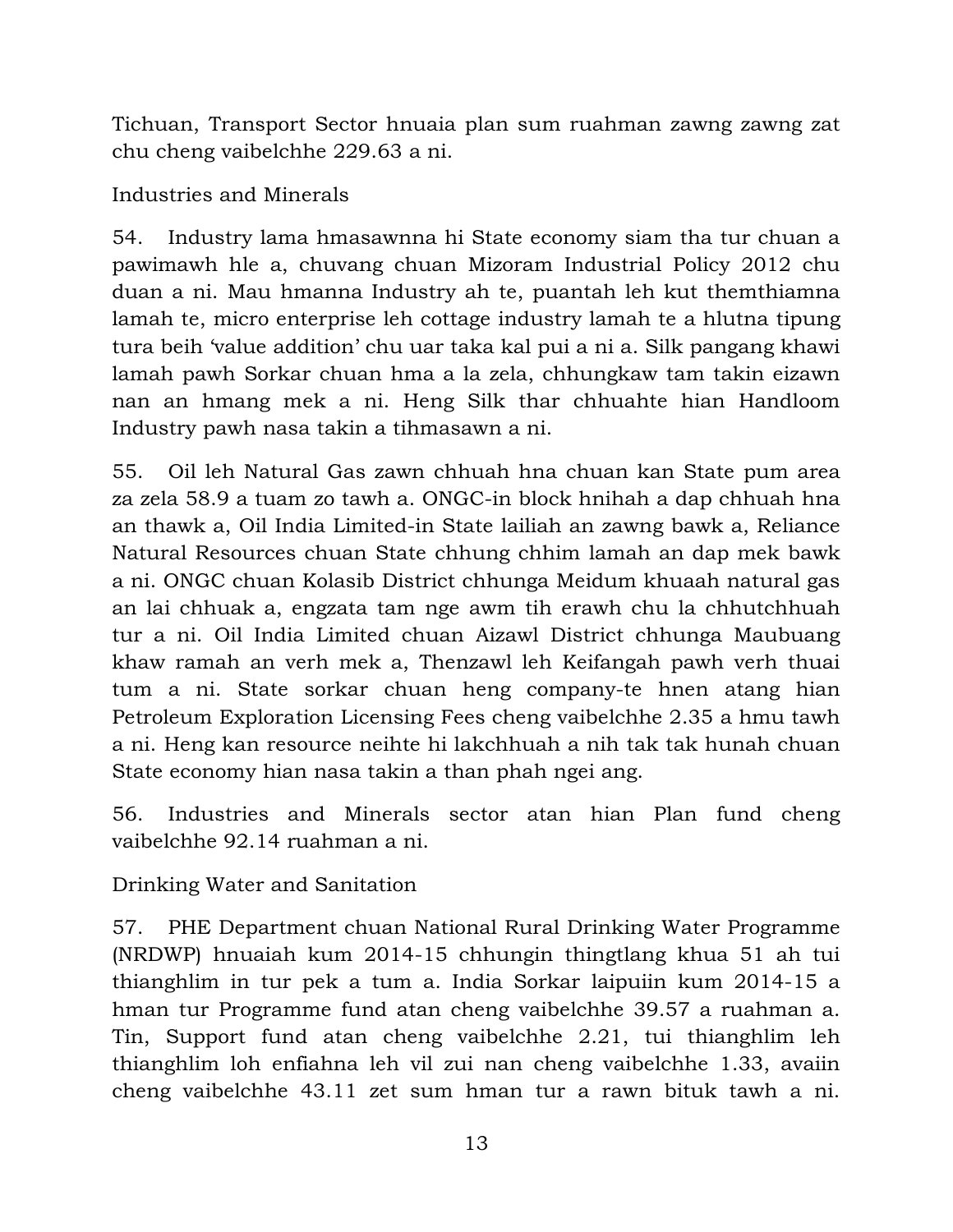Kumin Sorkar kum kal lai mekah hian thingtlang khua 9-ah tuipek hna hi thawh zawh tawh a ni nghe nghe. Khaw 51 tui pekna tura ruahmanah te hian tui pe vek turin tan lak mek a ni.

58. Khawpui chhunga tui in tur pekna turin hmun hrang hrangah project 8 ruahman a ni a. Heng thawhna tur atan hian kum 2014-15 chhungin SPA hnuaiah cheng vaibelchhe 16.66 dah a ni. NLCPR hnuaiah scheme dang 10 ruahman a ni bawk a, hemi atan hian cheng vaibelchhe 107.78 chu pawm tawh a ni. 10% Lumpsump Grant hnuaiah *Greater Saiha Water Supply Scheme* te, *Tlabung Water Supply Scheme* leh *Greater Khawzawl Water Supply Scheme* te thawh mek a ni. Heng bakah hian NEC fund atangin project 7 pawh thawh mek a ni bawk.

59. Nirmal Bharat Abhiyan (NBA) hnuaiah invawnfaina lamah nasa taka hma lak mek a ni a. Tun dinhmunah hian BPL chhungkua tan bik Inthiarna man tlawm 84,647 zet sak tawh a ni. School 4050 ah leh Anganwadi 1455 ah Inthiarna siam tawh a ni a. Hei bakah hian mipa leh hmeichhe inthiarna 567 siam tawh niin bawlhhlawh senghawina hmun 72 ah siam a ni tawh bawk.

60. Kum 2014-15 Plan fund atangin Water Supply leh Sanitation tan cheng vaibelchhe 103.79 chu ruahman a ni.

Trade & Commerce

61. India leh Myanmar inkara insumdawn tawnna tih chak zawkna a tana buatsaih Champhai District Zokawthar khuaa Land Customs Station (LCS) chu peih fel a ni tawh a, hawn thuai beisei a ni. Bangladesh nena insumdawn tawnna tur Tlabung khuaa Trade Facilitation Centre pawh hawn tawh a ni. Kaladan Multi-Modal Transport Project-in a pal tlang, Lawngtlai District-a Zorinpui khuaa Land Customs Station (LCS) pawh approved tawh a ni bawk. Multi-Modal Project hi zawh fel a nih hunah chuan India hmar chhak State te leh Asia chhimchhak ramte chu insumdawn tawnna kawngah an inpawh nasa dawn a, Mizoram ngei pawh Asia chhim chhak ramte nena inkalpawhna kawngka a ni mai dawn a ni.

62. Trade & Commerce hnuaiah Kum 2014-15 atan Plan sum cheng vaibelchhe 6.30 ruahman a ni.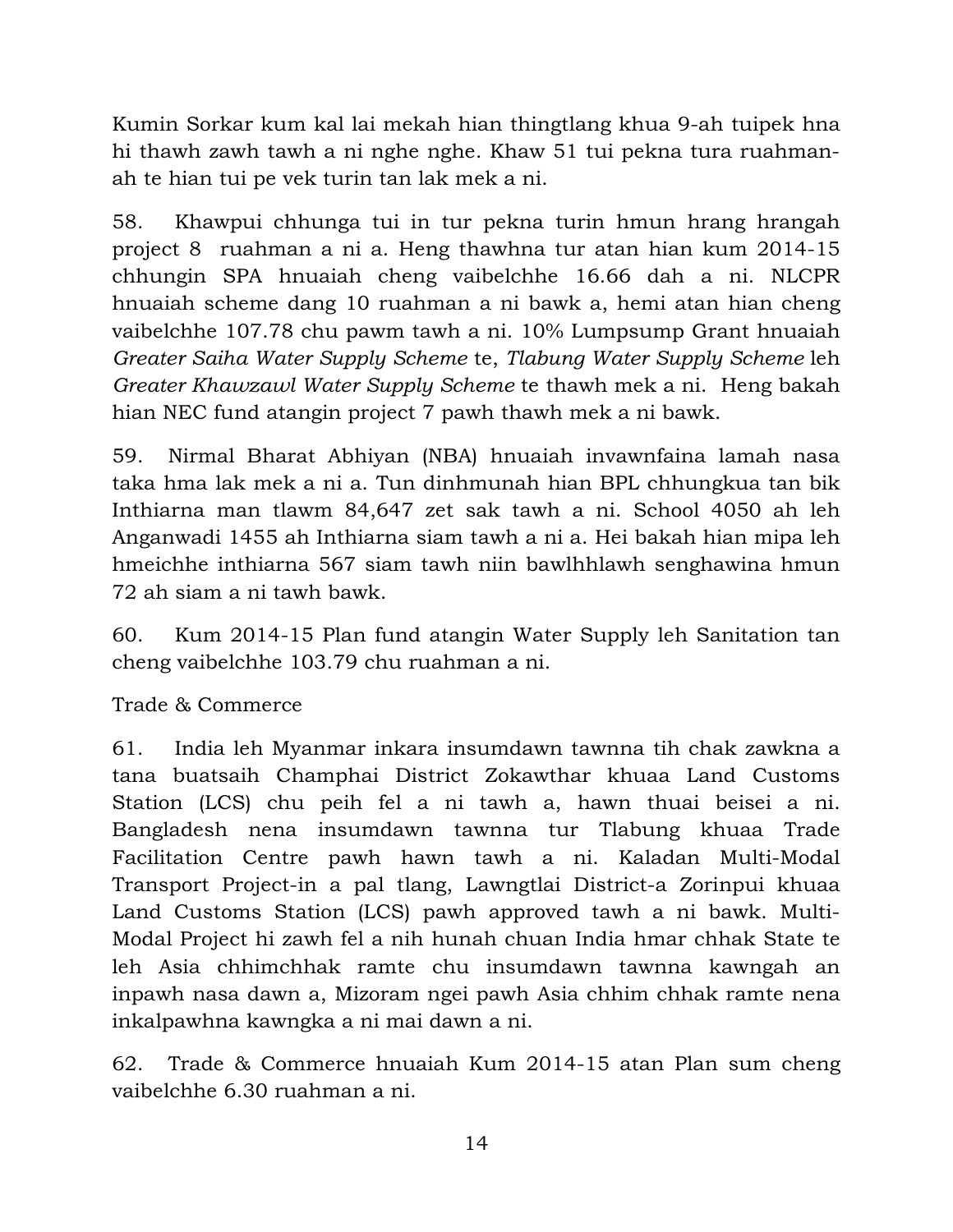#### Rural & Urban Development

63. Centrally Sponsored Schemes te hian thingtlang khuate hmelhmang a tidanglam nasa hle a, hmasawnna ruhrel leh social infrastructure lama an mamawhte pawh nasa takin a phuhruk a ni. BRGF hmang hian ram bung hrang hrangte inkhai rual zawka an hmasawnna tur thawh a ni a. BADP erawh chuan hmun pilril zawk leh Bangladesh leh Myanmar ramri depa awmte mamawh hrang hrang a phuhruk thung a ni.

64. State Plan hnuaiah Rural Development tan cheng vaibelchhe 242.21 ruahman a ni a, BADP atan cheng vaibelchhe 40.17 leh BRGF atan cheng vaibelchhe 66.47 ruahman a ni bawk.

## *Basic Services to Urban Poor (BSUP) sub-scheme hnuaia hmalakna:*

65. Khawpui chhunga mi harsa ten chanvo tha an neih theih nan housing project 3 (pathum), *Chite Lawipu Combine EWS Housing Project, Rangvamual EWS Housing Project leh Durtlang EWS Housing Project* te chu Basic Services to Urban Poor (BSUP) hnuaiah hmalakna kalpui mek a ni. Heng housing project 3 (pathum) te hian chhungkaw 1096 tan chenna in a siam sak thei dawn a ni. Central Sorkar chuan heng project pathum atan hian a share atangin cheng vaibelchhe 52.85 a rawn released tawh a, State share tur zawng zawng cheng vaibelchhe 8.59 hi released kim vek tawh a ni a, Central share la release loh pawh hi tun financial year chhung hian release beisei a ni.

### *Khawpui chhunga miretheite chawikanna*

66. Swarna Jayanti Shahari Rozjar Yojana (SJSRY) chu siam thain National Urban Livelihoods Mission (NULM) tia a hming thlak a ni. He Programme-in a tum ber chu khawpuia cheng chhungkaw harsate chhawk zangkhai a, retheihna umbo leh eizawnna nghelnghet leh hlawh tha zawk an neih theihna kawng kawhhmuh leh zirtirna tha pek a ni. He programme-in a tum dang leh chu khawpui chhunga chenna in neilo te chenna hmun tha leh awmze neia an mamawh ang pek a ni. Heng bakah hian chenna in nei lo ten khaw eng an lo hmuh a, eizawnna bul tanna tur sum lu awlsam zawka an hmuh theih nana hmalak te, mi dangte ruala eizawnna a ke pen tir ve te hi a tum a ni bawk.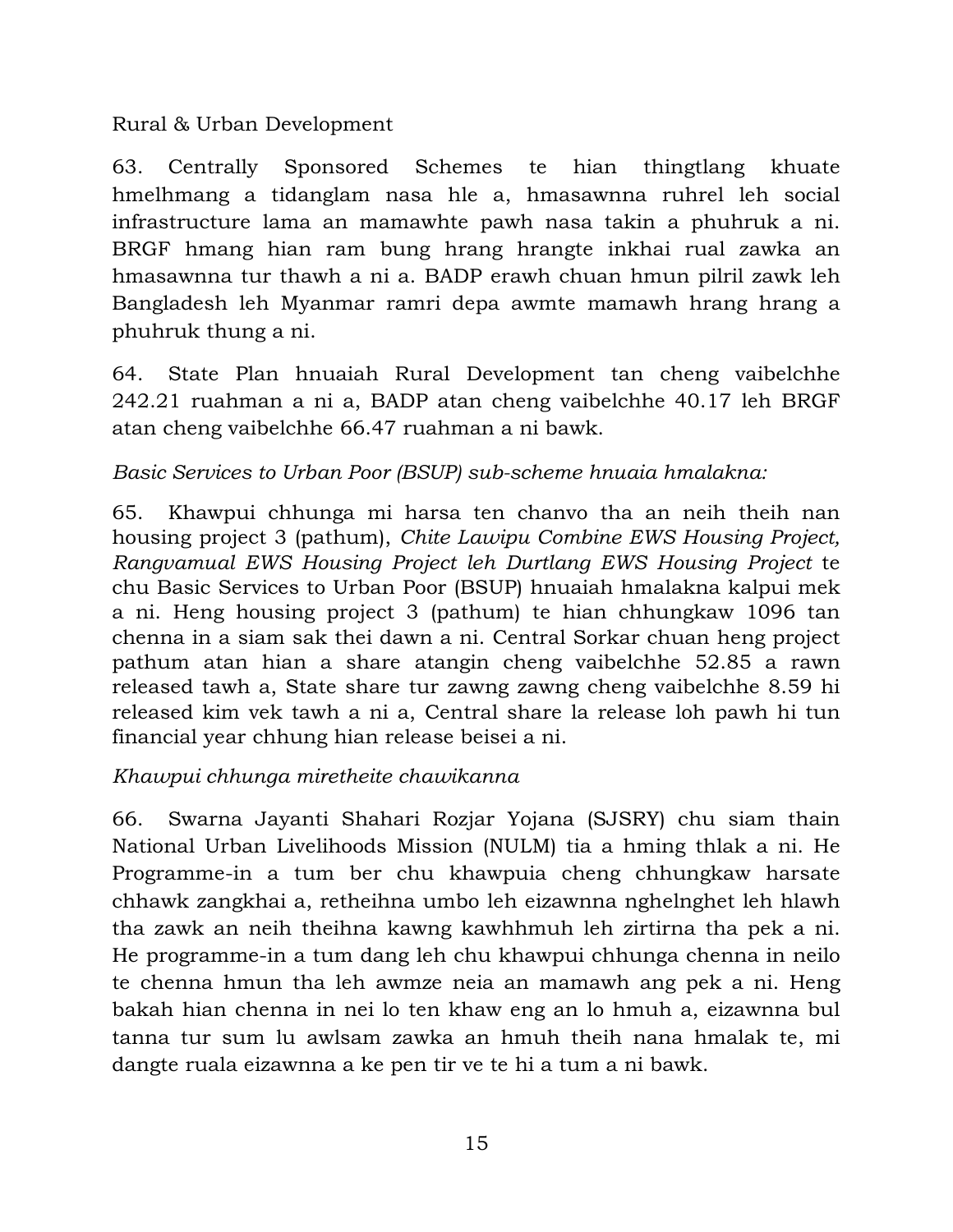67. CSS hnuaia NULM tana cheng vaibelchhe 13.07 ruahman atangin cheng vaibelchhe 5.24 chu Central Sorkar chuan 2014-15 atan a rawn released tawh a ni. Matching share cheng nuai 38.96 chu State Sorkar pawhin a released tawh bawk.

# *10% Lumpsum Grants for NER:*

68. Central Sorkar hnuaia Ministry pahnih kal tlangin khawpui chhunga hmasawnna ruhrel siamna tur project hrang hrang atan leh slum area te chawikanna tur project atan *10% Lumpsum Grant* hnuai-ah hmalak theih a ni a, hei hi remchanga hmangin project hrang hrang siam a ni a. Aizawl, Lunglei, Saiha, Champhai, Serchhip, Kolasib, Lawngtlai, Saitual, N. Vanlaiphai, Tlabung, Khawzawl, Zawlnuam leh Darlawn ah te tunah hmalak mek niin, khawpui 23 (notified towns) ah hmalakna hi zauh tum mek a ni bawk. Tunah hian project 17 chu cheng vaibelchhe 220.90 hmangin thawh zawh tawh a ni a, cheng vaibelchhe 186.53 hmanna tur project 14 dang pawh kalpui mek a ni bawk.

# *Solar City Scheme for Aizawl* **:**

69. Aizawl City hi 'Solar City' ah puan a ni a. Solar City Cell din nan leh Master Plan buatsaihna telin hmalakna hmasa atan Ministry of New & Renewable Energy chuan nuai 48.09 a rawn sanction tawh a, cheng vaibelchhe 190.58 hmangin kum 5 chhunga hmalakna tur ruahmanna siam a ni.

70. Kum 2014-15 Plan fund atangin Urban Development & Poverty Alleviation tan cheng vaibelchhe 206.67 ruahman a ni a; heta tang hian cheng vaibelchhe 81.93 chu JNNURM tan, cheng vaibelchhe 13.07 chu National Urban Livelihood Mission tan leh cheng vaibelchhe 1.58 chu ADA/AMC tan ruahman a ni.

# *Computerization of Tax Administration in Mizoram*

71. Mizoram Taxation Department chuan National e-Governance Project (NeGP) hnuaiah mipuiten awlsam taka an hman theih turin Internet kaltlanga an mamawh an tihtheih nan VAT leh CST bikah Online system a siam a. He system, VATSoft hi Mizoram State-a tax administration mamawhna zulzuia siam a ni. He system hi Taxation Department hmalakna rah niin, electronic system hmanga tax pekna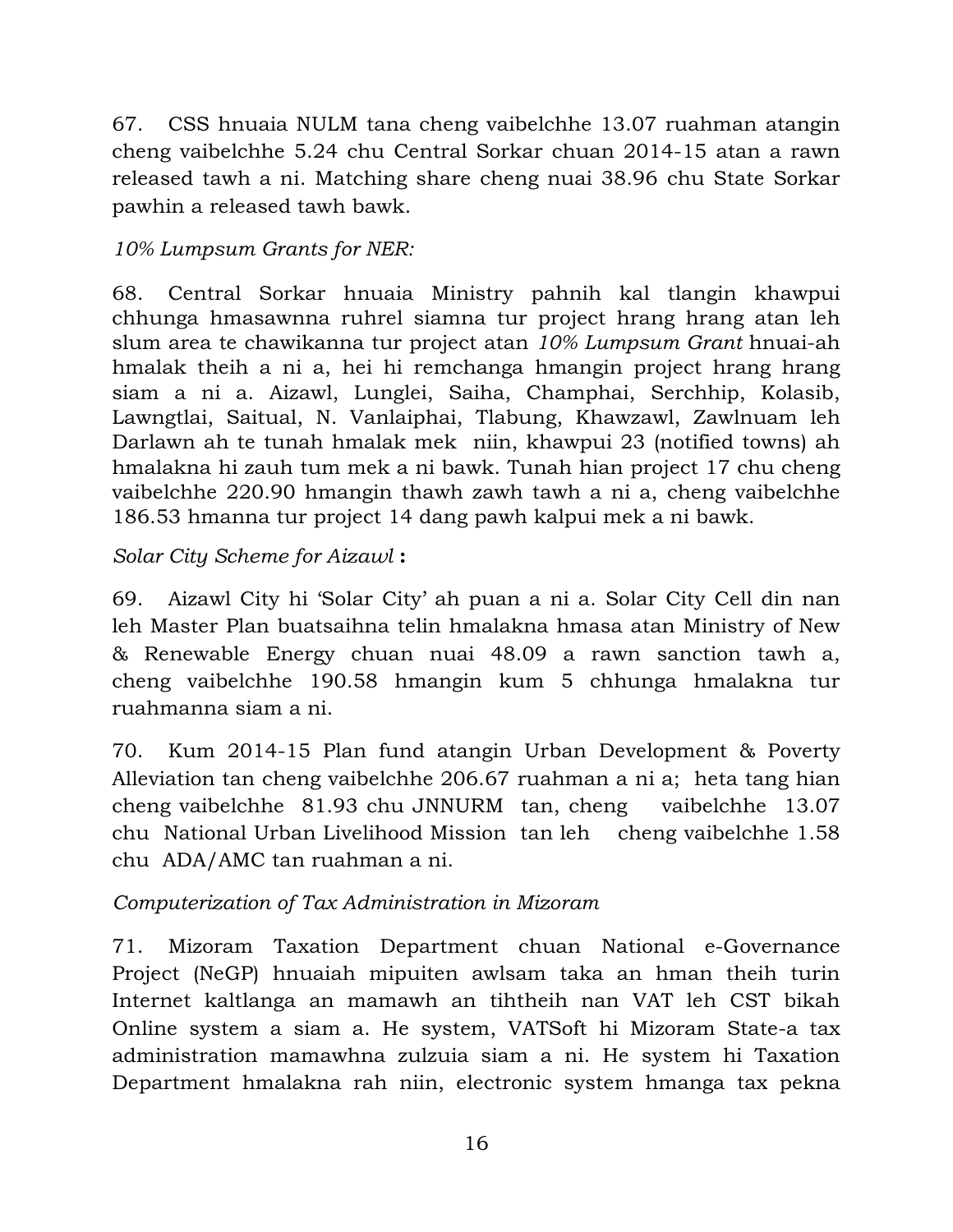Mizoramin a hmelhriatna hmasa ber a ni. VATSoft system hmang hian heng online service hrang hrang: e-payment, e-registration, e-waybills and e-returns te hi a tihtheih a ni. Hei hian Tax atanga sorkar revenue hmuh pawh a tihpun belh nasa hle a ni. Kum 2012-13 chhung khan Sales tax atanga Sorkarin revenue a hmuh chu cheng vaibelchhe 175.87 anih laiin kum 2013-14 ah chuan cheng vaibelchhe 190 a ni thung a, kum 2014-15 ah phei hi chuan cheng vaibelche 218.08 hmuh beisei a ni.

72. The Mizoram Entry Tax Draft Bill 2014 chu Mizorama a hman ve turin ngaihtuah mek a ni bawk.

# *The Mizoram Liquor Prohibition and Control Act, 2014*

73. Tin, Mizoram Excise and Narcotics Department hmalaknain '*The Mizoram Liquor Prohibition and Control Act, 2014'* chu Mizoram Legislative Assembly chuan a lo passed tawh a. He Dan hi a tak taka hman a nih hunah chuan Mizoram Sorkar tan revenue tam tak hmuh theihna tur a ni bawk.

# *Stamps and Registration*

74. Mizoram Sorkar chuan Directorate of Stamps and Registration chu September ni 27, 2013 khan a hawng thar a. Hei hi State Sorkar tan sum lak luhna kawng thar tha tak a ni. Registration office dang 6 pawh District Headquarters hrang hrangah hawn tawh a ni.

75. Land Revenue Rules, 2013 hnuaiah chuan Ram inleina reng reng chu Sorkarah register zel tawh tur a ni a, September 2013 atang khan a taka kal pui tan a ni. Department te tak te ni mahse a din atanga rei lote chhungin Sorkar-ah revenue cheng nuai 42.87 a chhung lut ve der tawh a ni.

# Conclusion

76. Pu Speaker, a tawp berah chuan keimahni State ngeiin sum kan thawhchhuah tam a ngaih zia leh chhiah pek ngaite pawh hreh lova kan pek zar zar a pawimawh zia hi sawi nawn leh ka duh a. Kan State Sorkar sum mamawh za-a sawmkua chu Central Sorkar-ah kan innghat ringawt mai a ni. Chuvang chuan mipui te, sorkar hnathawk te leh kan policy